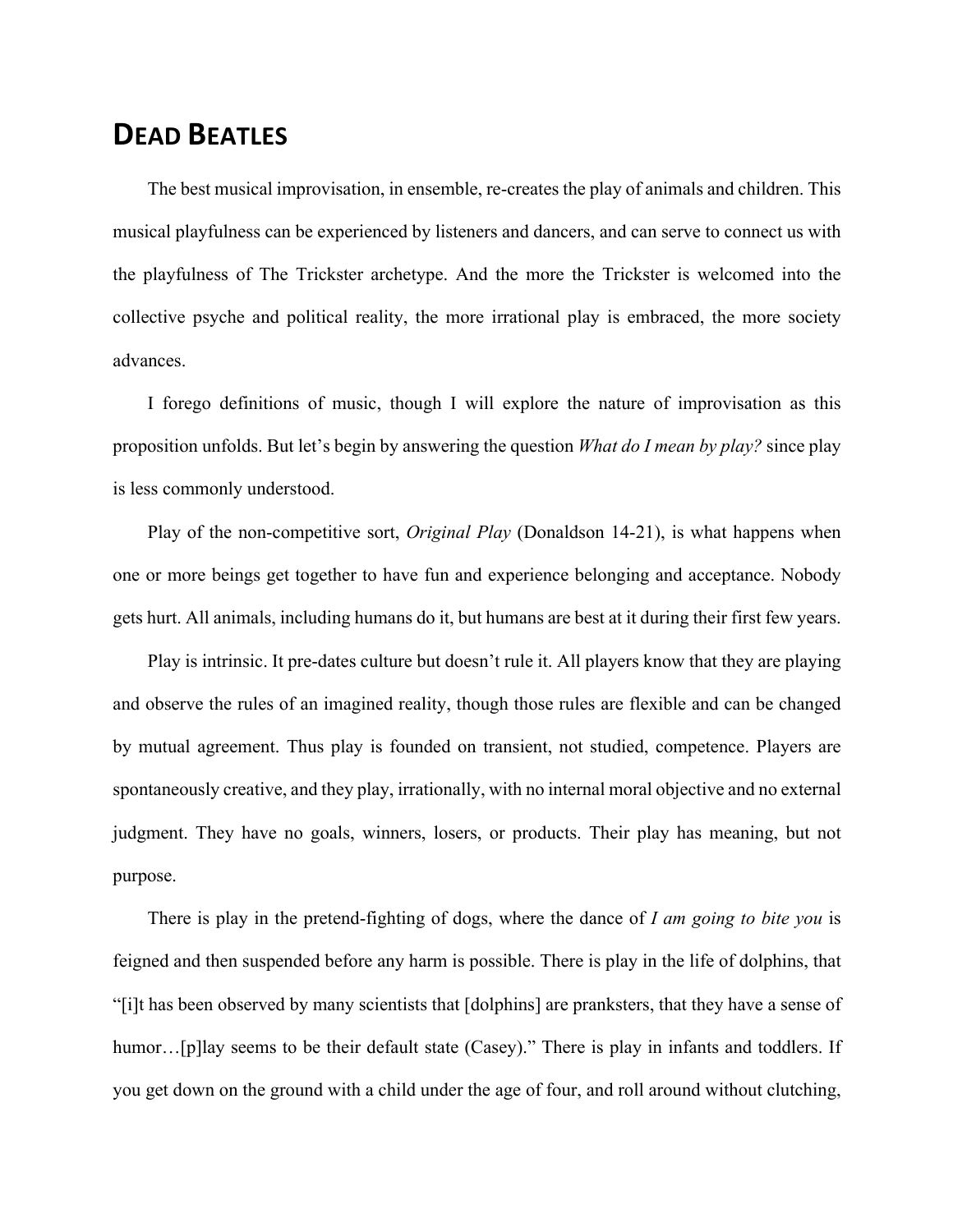tickling or hitting, you can have great fun without it ever becoming an actual game or without any moral lessons attached to the cavorting. For the purposes of this investigation, we synthesize a definition of *original play* from those of Diane Ackerman, Johann Huizinga, and O. Fred Donaldson:

- 1. Play is voluntary. Players are free to choose to play and free to choose to quit playing. Players can recognize when playing has ceased.
- 2. Play exists within AND apart from culture, it is beautiful and it is fun. It has no moral function, and it is irrational.
- 3. Play is actively engaged in, so it is not lounging or boredom, but it does include daydreaming and fantasy.
- 4. Play has rules that emerge, they are not imposed. Players can do the unexpected, change the rules, and experiment with novel behaviors and ideas. As a pure form of creativity, competence is not judged, and play is more accurately described as loosely structured than as unstructured.
- 5. Play frequently has an *as-if* quality defined by its rules and the marking off of a sacred circle that all the players understand—for example, the boundaries of a playground; entering a fantasy world; when pretending that a cardboard box is a car; or when dogs pretend to growl and bite but do not harm. Play is about means, not ends, and the meaningfulness of the activity itself, not of anything that is goal-directed or purposeful. Intrinsically motivated goals are within the process, not extrinsic to it.

Though play is prevalent in the behavior of animals and infant-to-toddler children, it's energy is retained and sustained by some youth and adults. This most frequently manifests in the arts, and theories of play offer a critical insight into musical creation and performance, and implications for society at large.

While it is universal, even across life forms, and life-nurturing, the irrational and unpredictable nature of playfulness challenges the conception of society as an orderly state run by adults following rules and norms that sharply divide adulthood and childhood. The normal functioning of our society relies on the enforcement of generational identities that separate play from the so-called real world. Imagine the harsh consequences of presenting a case to the Supreme Court dressed as a clown. Or broadcasting that due to a mild winter and a decrease in the spaghetti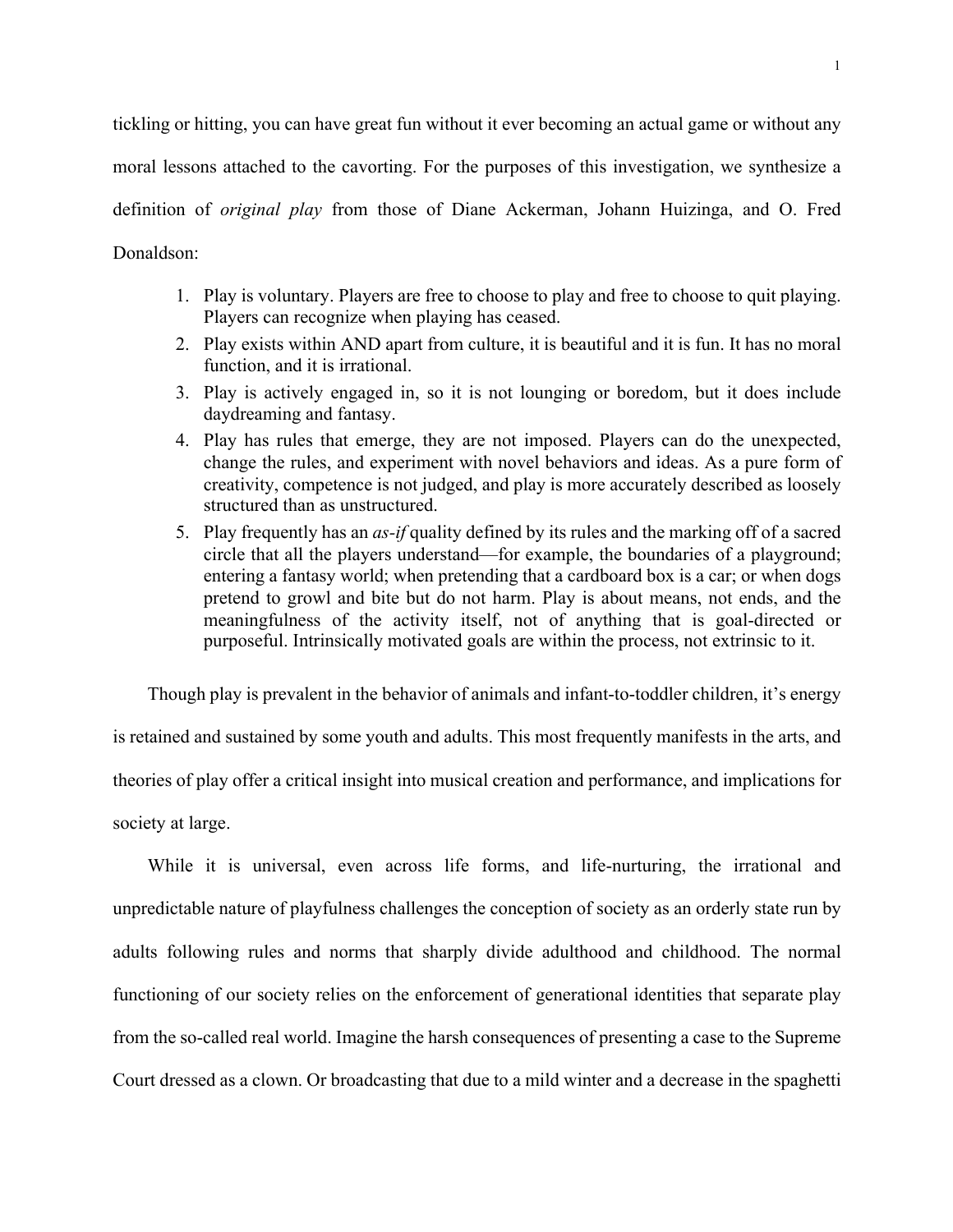weevil population, Swiss farmers were enjoying a bumper crop of spaghetti.<sup>1</sup> Or throwing a pie at the richest man in the world. Or throwing dollar bills from the gallery onto the floor of the NY Stock Exchange. Or making fun of war.

We haven't found the way to open that box and allow a more pervasive role for Play, for fear the chaos or different social arrangements it might bring. Playfulness calls the forced orderliness of society into question. Yet history is dotted with nervy, silly, and bold tricksters and pranksters who pull down the pants of the social order and rip open rationality, just to see what might emerge.

### **Improvisation**

Play can bubble up at a live musical performance. Jazz established an improvisational style, primarily imported from West Africa, of sensitive interplay traced to Congo Square in New Orleans, the earliest Dixieland, and the seminal jazz performances of Louis Armstrong's Hot Five and Hot Seven (1925-28). This jazz ethos of collective improvisation never went away. In bluegrass as well, "the instruments talk to each other" (Pooley 9). But to attain this level of playfulness generally requires, among other things, instrumental competence and advanced musicianship. That is, the practiced ability to express musical ideas fluidly, and the hours of ensemble playing required to become responsive to other musicians.

And then, with the added element of right-stuff attitude and simpatico audiences, musicians can recreate interactive play in live concert performance settings. <sup>2</sup> So the concept of "transient competence" in play is rendered here as the transience of a musical idea, not the transient competence of the musicians.<sup>3</sup>

In play, no idea or 'game' is allowed to dominate for too long, and in the best jams—jazz, rock, and otherwise—ideas bounce around for a little while, and after they've been played with, experimented on, and exhausted, the musicians move on to another corner of the playground. In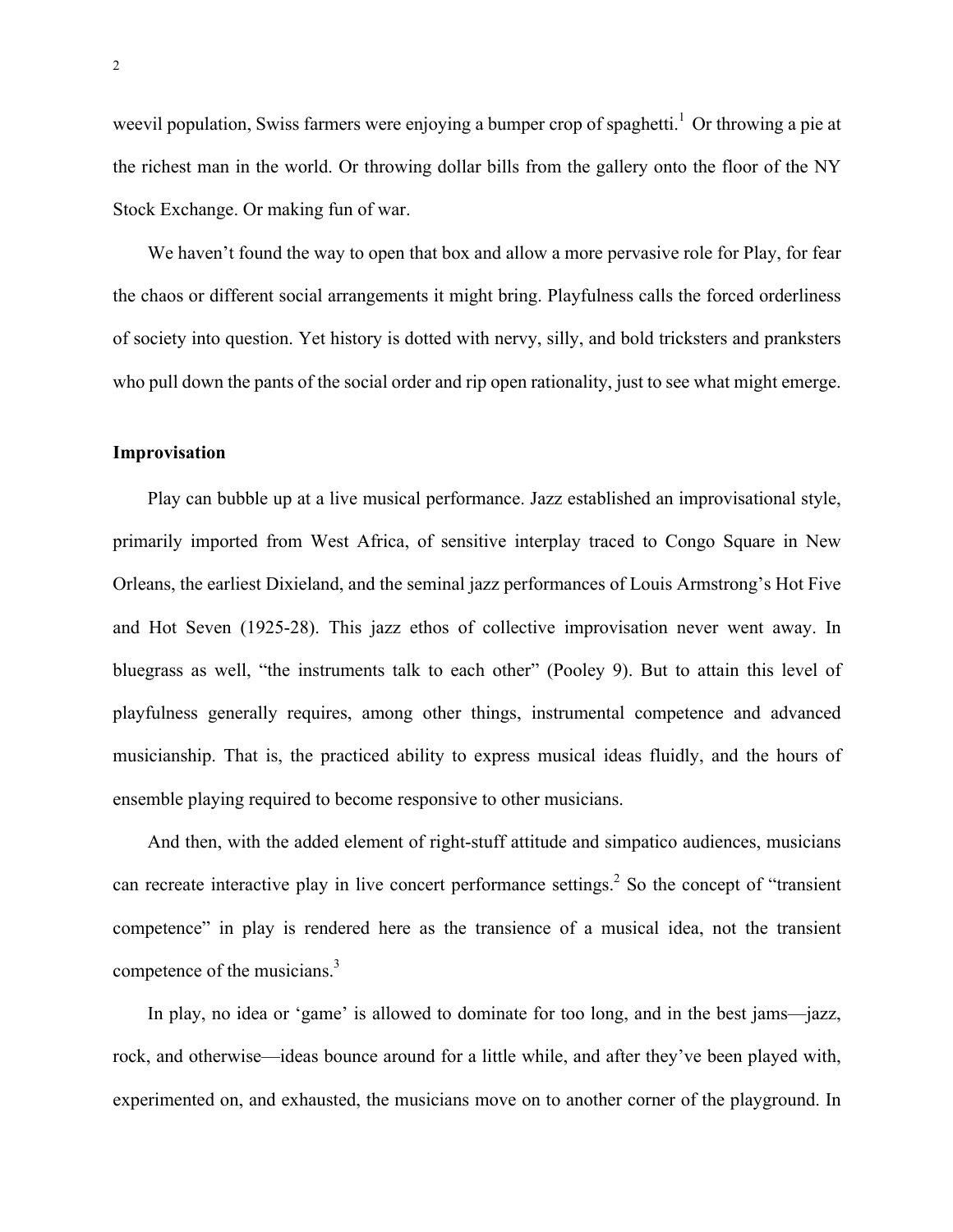other words, in the best improvisational music, the musical *ideas* are playing with each other in the same way that animals and infants do. In the best improvisational music, play is fully animated and present.

In the following comparison of the Beatles and the Grateful Dead, I will describe how the play element manifested in each, specifically in terms of how their respective careers did or did not allow for improvisational skills to develop and the consequences of such. These two bands' stories seem wildly divergent, but their intentions as they embarked upon their journeys and their songcraft were remarkably comparable: exquisite ensemble playing to loyal, regional audiences; traceable lines to traditional roots; advanced and innovative chord progressions and voicings; seamless changes in and out of odd time signatures; heartfelt, honest and sophisticated melodies and lyrics; and bold vocal harmonies.

## **Playing with the Band**

Play, in this very nuanced form, best describes what the Grateful Dead were able to manifest on a regular basis for thirty years. At their shows, the interaction, or play, between audience and musician was intense, archetypal and visionary. The seed of this phenomenon was sown in the Sixties.

The Dead had observed the hazards of the starmaking machinery, and they resolved to avoid them and sustain their lifeblood, the live show. They drew their own community around them, maintained an ideological distance from their record company, and an aversion, intended or not, to overnight popularity. By building their audience gradually through live performance and avoiding pop wars for domination that require image-building and combative ambition (like any capitalist enterprise), they were able to cultivate an approach to song, improvisation, and mutual musical response that nurtured and sustained play in their music. They had their ups and downs,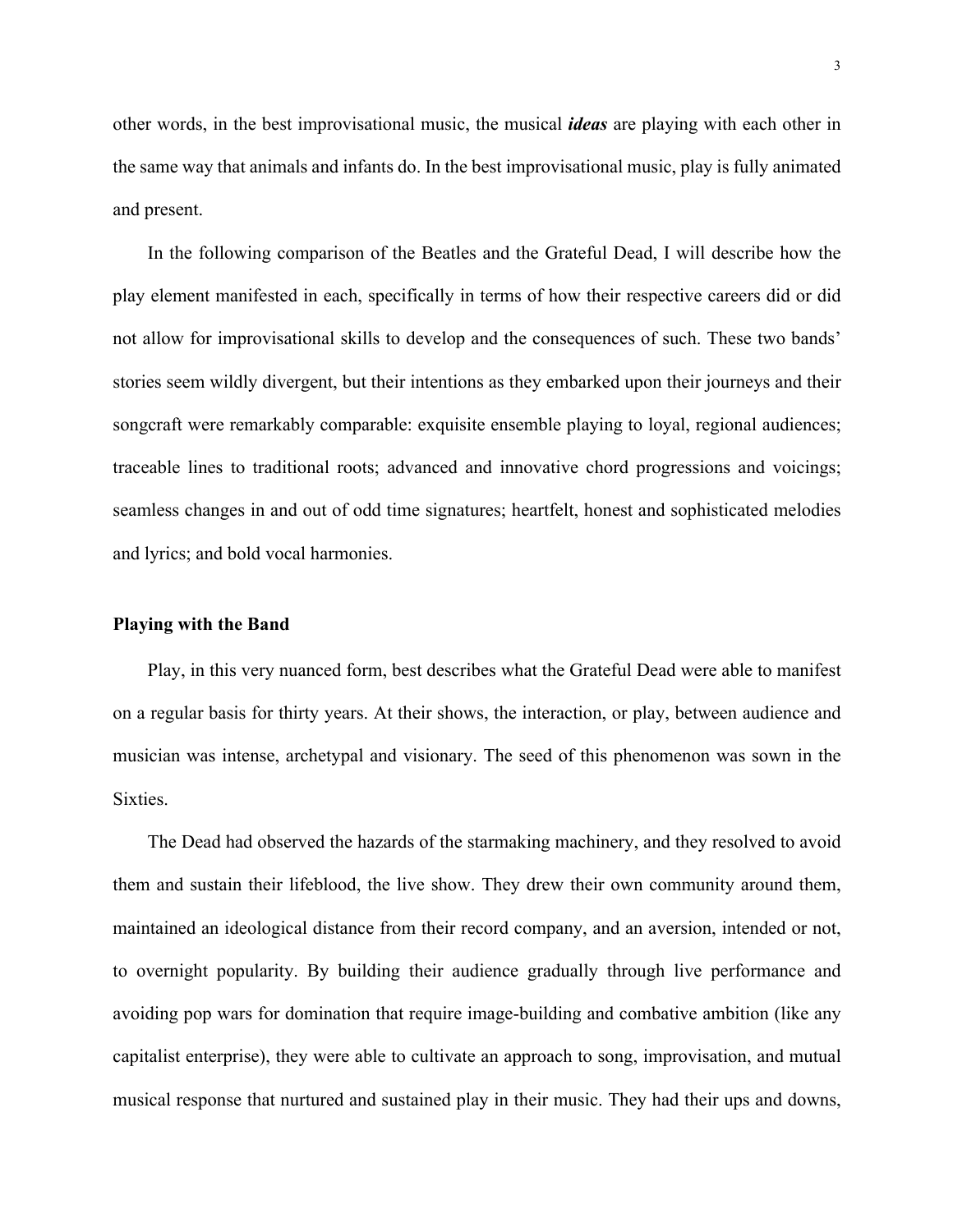and even broke up for a short time, but overall, they invoked the carnival, as "…a band beyond description…a rainbow full of sound… fireworks, calliopes and clowns…" [Grateful Dead (Blues for Allah), *The Music Never Stopped,* Grateful Dead Records, US, September 1975/UK, September '75]. Their legendary longevity was held aloft on the breath of the musical playfulness that ebbed and flowed at their live shows. By some counts, they held the record for most live performances of any band. 4

#### \*\*\*\*\*\*\*\*\*\*\*\*\*\*\*

Whether as children or adults, if you and I are rolling around on the ground and getting into *Original Play*, a scenario might proceed thus: we wrestle gently, laughing, rolling around, pushing, arching, squealing, not clutching at each other, not tickling, not sexually arousing, just playing. At one point the energy might change, and we could get involved in a game with our hands, where I would make a gesture and you would mimic it, I would mimic back, you again, adding an improvisation, me again, adding yet another variation. This would continue until the game morphed into something completely unlike what we had begun, then perhaps returning somehow to the original theme; or, before the interaction became tiresome, predictable or boring, we would bring it to a climax or a fizzle, and then try something novel and in a different direction.

This playfulness is not dissimilar from the musical interplay of a Grateful Dead concert. A jam that to the uninitiated might seem like interminable wandering and noodling was, to those in on the conversation, a musical invitation to play, virtually identical to *Original Play.* Musically, the Dead relied on a number of figures and cues with which they were all familiar. They used repetition much more sparingly than is usually found in rock bands; the Dead instead played minor variations on an otherwise repeated figure, which would lead them away from and eventually back to the tune; and they favored a similar jazz approach to drumming, playing around the beat and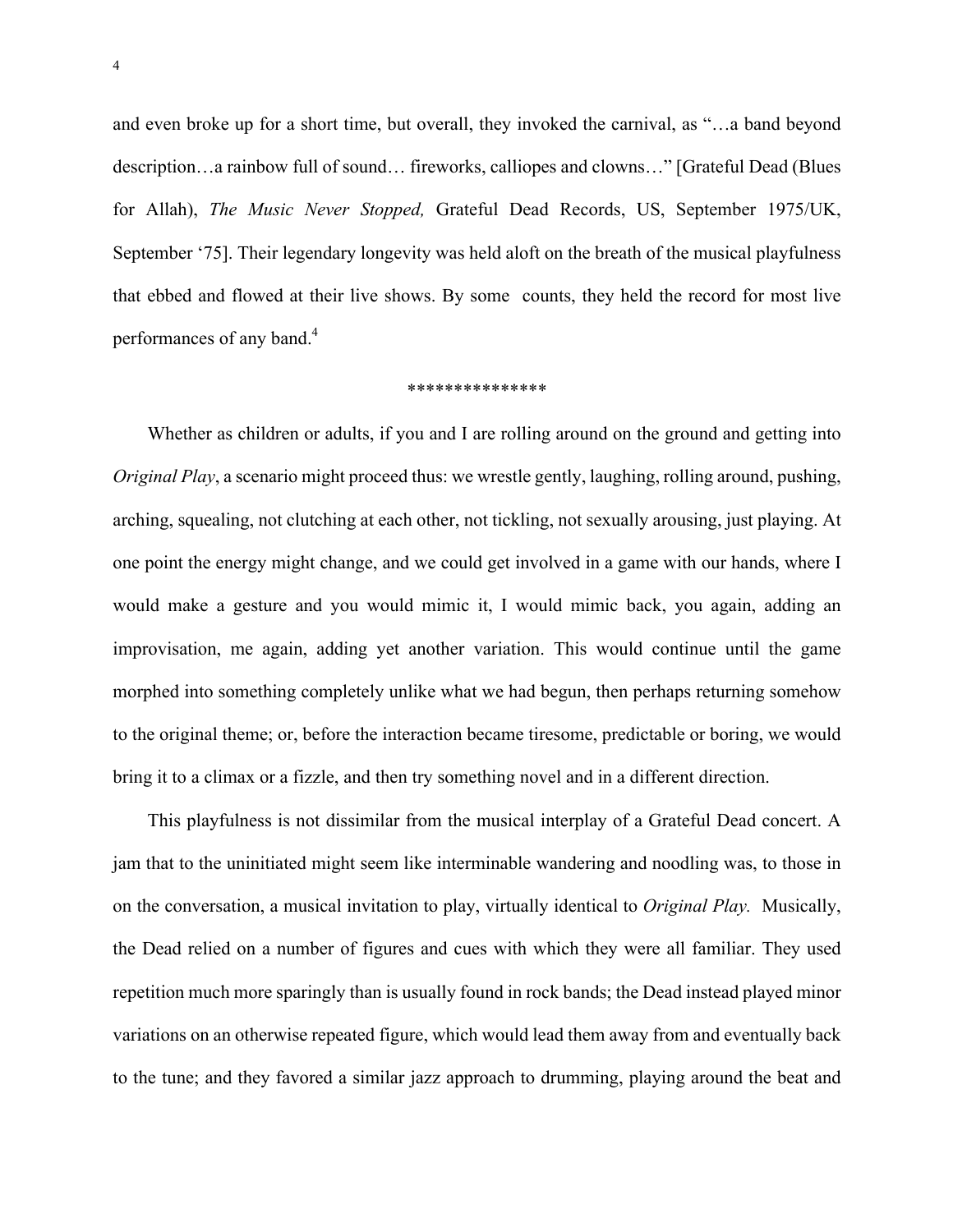with the relative volume of the drums lower than is common in rock. Their idiosyncratic approach was most obvious in the way Phil Lesh played bass, breaking more of the rock rules by avoiding repetition, inventing unique harmonies, soloing during a song, dropping ultra-low 'bombs', and rarely sustaining play within a narrow register. Even without Jerry Garcia's leadership, inspiration, virtuosity, and feelingfulness, Hart, Kreutzmann, Lesh, and Weir comprise one of music's best and most unique rhythm sections.

They were like children playing, but not just by themselves in park or a playground. They transformed New York's Fillmore East, San Francisco's Winterland, London's Strand Lyceum and countless other venues from Alaska to Egypt into playgrounds for their many fans, night after night, and this open approach to playing invited interaction, inclusion, and influence with the audience. A lay explanation of the collective Grateful Dead experience is that the listener enters an abstract cognitive state that sequences in a manner fully correspondent and rhythmically responsive to the live music. Wordless music listening, but on a more sensitized and interactive plane.

[It] was a six-piece band. Each played his instrument, i.e., himself, passionately and with all his soul. Each of them, different as he was from all the others, was his own music, his own words, his own rhythm. Each sang his own song with all his might—and, miraculously, they found in the end that they belonged together and needed each other. I still cannot quite understand how one movement could unite within itself such heterogeneous elements. But in the […], these individuals shone like the colours of the rainbow, as if they had been produced by the same process of refraction.

The brackets could easily contain the words *Grateful Dead* and be accurate, but the author of this quote is Hans Richter and the brackets omit *Cabaret Voltaire,* from Richter's description of this energetic artist troupe of dadas in Zurich circa 1916. Poetic proof. The six-piece band is not Garcia, Weir, Lesh, Kreutzman, McKernan and Hart, but Janco, Tzara, Ball, Emmy Hennings, Arp, and Huelsenbeck. Richter's description of the founders of dada has the same spirit of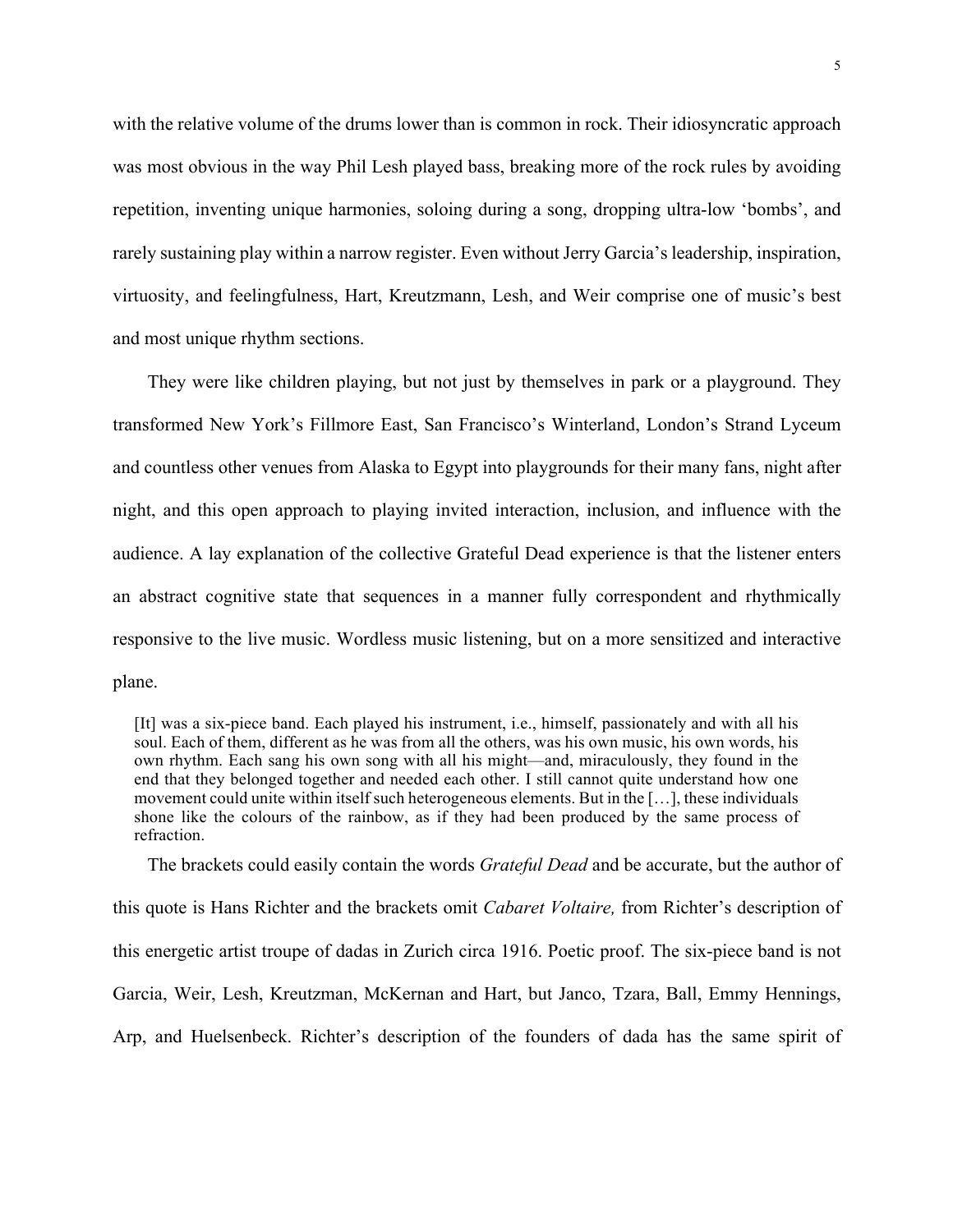collective play and the collective consciousness that the Grateful Dead regularly visited. The archetype repeats, and this time around the heightened consciousness radiated on a larger scale.

Amid the Sixties zeitgeist and with the advancement of concert amplification, the Grateful Dead's music built a brokedown palace that welcomed in a broad range of souls, no strangers to suffering yet innocent enough to open their hearts and minds to a musical and spiritual space built on the exploration of the possible. It was far from perfect but it could contain a lot. It was playful and also sensitive to the breakdown of the play principle.

I can share a not-so-subtle example. Sometime around 1969 I attended a Dead concert at San Francisco's Winterland with some friends, we were all about sixteen. The place was packed. The dance floor was ringed with a few rows of church pews where, along with the balcony, one could sit instead of stand or dance. Miraculously, we found an empty row and we occupied it, but there were still lots of empty seats to my left, and me and my mates couldn't figure out why. Until we looked down. There on the floor was a couple making love. Nice looking folks, too. A slightly embarrassing feast for our virgin eyes, but a scene we definitely took in. The music and drugs were good, too. Until the security guards came to separate the couple. Both of the participants were clearly enjoying themselves, but the security, by force of habit I suppose, pegged the male as an instigator/perpetrator, even rapist. They quickly covered the woman in a blanket and took her away, but they handcuffed the guy, hitting him with their nightsticks as they pulled him up, and held him standing in front of the clearly distracted crowd. He showed no shame or remorse, he stood proud. And naked.

Now despite the color and drama of this event, it would be pretty hard to tell what was happening from the stage. We were all towards the back of the hall and it was loud enough and rollicking rock and roll. But there in the middle of the concert, in the middle of a song, the Dead

6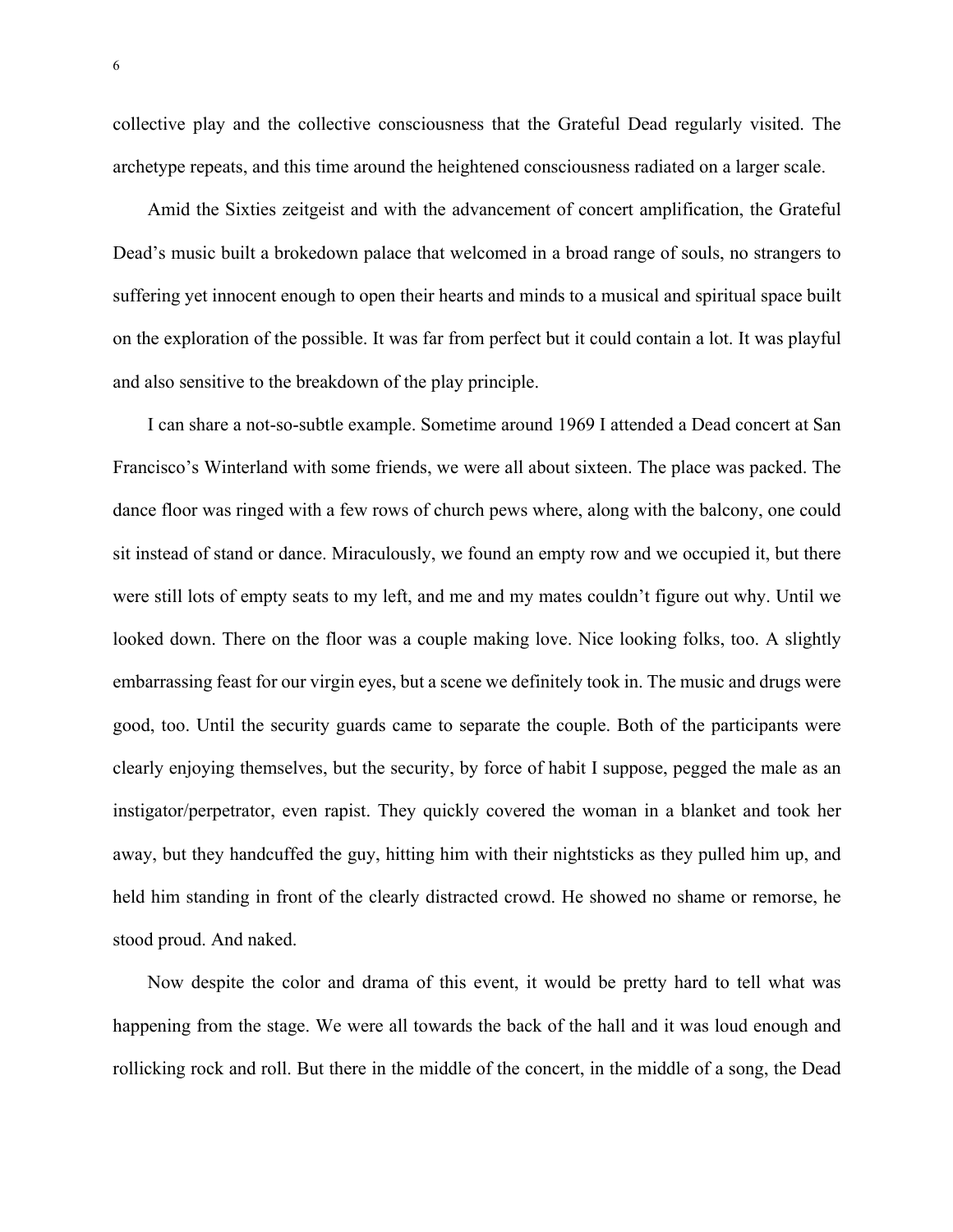stopped playing. Cold. Just stopped. How could they know? What did they know? Did an audience member tell them? How could they shout above the music and interrupt the band if they did?

After the guy was led away and the hubbub subsided, the Dead started playing again, but they changed the song from what they had been playing to *The Same Thing,* first performed in the 1920s by Bo Carter, but later credited to Willie Dixon and popularized by Muddy Waters. Here are the

lyrics Pigpen sang that night:

What makes men go crazy When a woman wear her dress so tight? (repeat) Must be the same thing Makes a tom cat fight all night.

Chorus: That old Same Thing That old Same Thing Tell me who's to blame The whole world's fightin' about That Same Thing.

Why do all of these men Try to run a big-legged woman down? (repeat) Must be the same thing Makes a bulldog hug a hound.

Chorus

What makes you feel so good When your baby get an evening gown on? (repeat) Must be the same thing Makes a preacher lay his bible down.

That old same thing.

Coincidence? Perhaps. But dial down this melodramatic example of musician/audience interaction and response, and you will find innumerable smaller moments where the musicians and the audience respond to each other in subtler, perhaps even telepathic ways. Through dance, selection of notes, of songs, dynamics, rhythms, and inflections, the Dead shared a special relationship with their audience. Fans called it the *groupmind,* and it was a theme that fascinated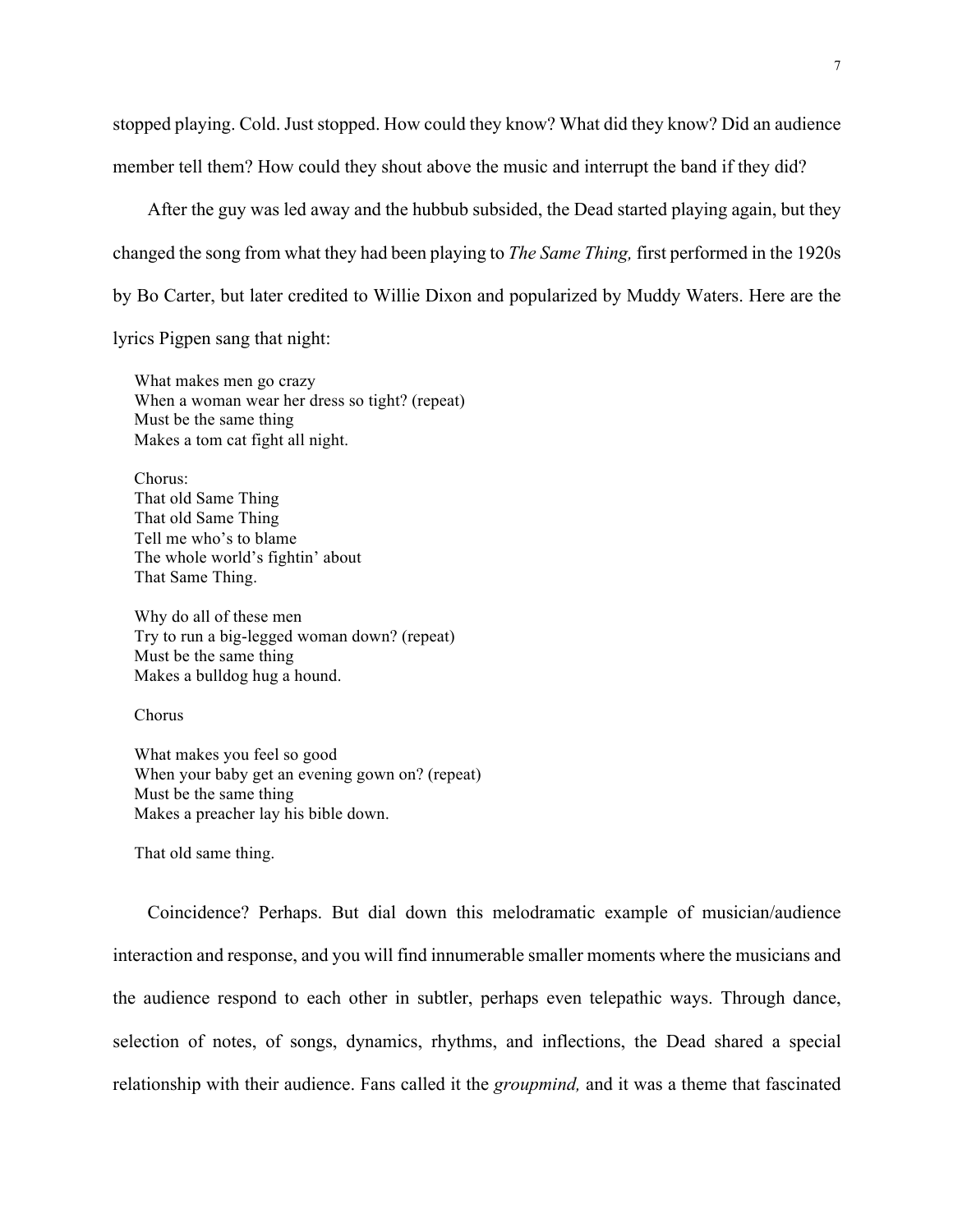in 1960s San Francisco. Paul Kantner of the Jefferson Airplane lifted the literary "think-together" from a 1955 science fiction novel, *The Chrysalids,* by John Wyndham, and wove it into the Airplane's 1968 album, *Crown of Creation* [RCA]*.*

The best live improvised music, and even some art music performances, carry aspects of this interaction. Almost all performers feed off of their audience to some extent, and attract particular types of crowds. The punk phenomenon, heavy metal, EDM, tribal music, dance hall swing, gospel, groups assembled by Miles Davis, Thelonious Monk, Bill Evans, Charles Mingus, John Coltrane and countless other sensitive jazz ensembles all bear examination. New Orleans' Preservation Hall Jazz Band may be the longest unbroken chain of this special infectious musician interplay. In fact, the Grateful Dead have often been likened to the group improvisation found in the best Dixieland bands.

And if the Dead's magic was unique, its pursuit was not. Bob Dylan's  $21<sup>st</sup>$  century band emulates them after a fashion. A number of jam bands embark on the quest. And Neil Young discovered and still explores some otherness beyond music:

Way back, playing "Farmer John" when he wasn't yet 20, Young remembers, the music got really wild. "I had never played like that before. We were just *slamming* it. We played the song *without*  the song, we played what the song was *about,"* and in that moment his musical identity was born…

"At a certain point, trained, accomplished musicians hit the *wall.* They don't go there very often, they don't have the tools to go through the wall, because it's the *end of notes.* It's the other side, where there's only tone, sound, ambience, landscape, earthquakes, pictures, fireworks, the sky opening, buildings falling, subways collapsing…. When you go through the wall, the music takes on that kind of atmosphere, and it doesn't translate the way other music translates. When you get to the other side, you can't go back. I don't know too many musicians who try to go through the wall.... I love to go through the wall" (Erickson 28).

#### \*\*\*\*\*\*\*\*\*\*\*\*\*\*\*

Impressionism made possible dada, which in turn inspired the Surrealists, who sought a mass movement that was as much about culture, dreams, and personal growth as it was about politics. In a historical rhyme, the Hippies were inspired by the Beats, and took the dada-Surrealist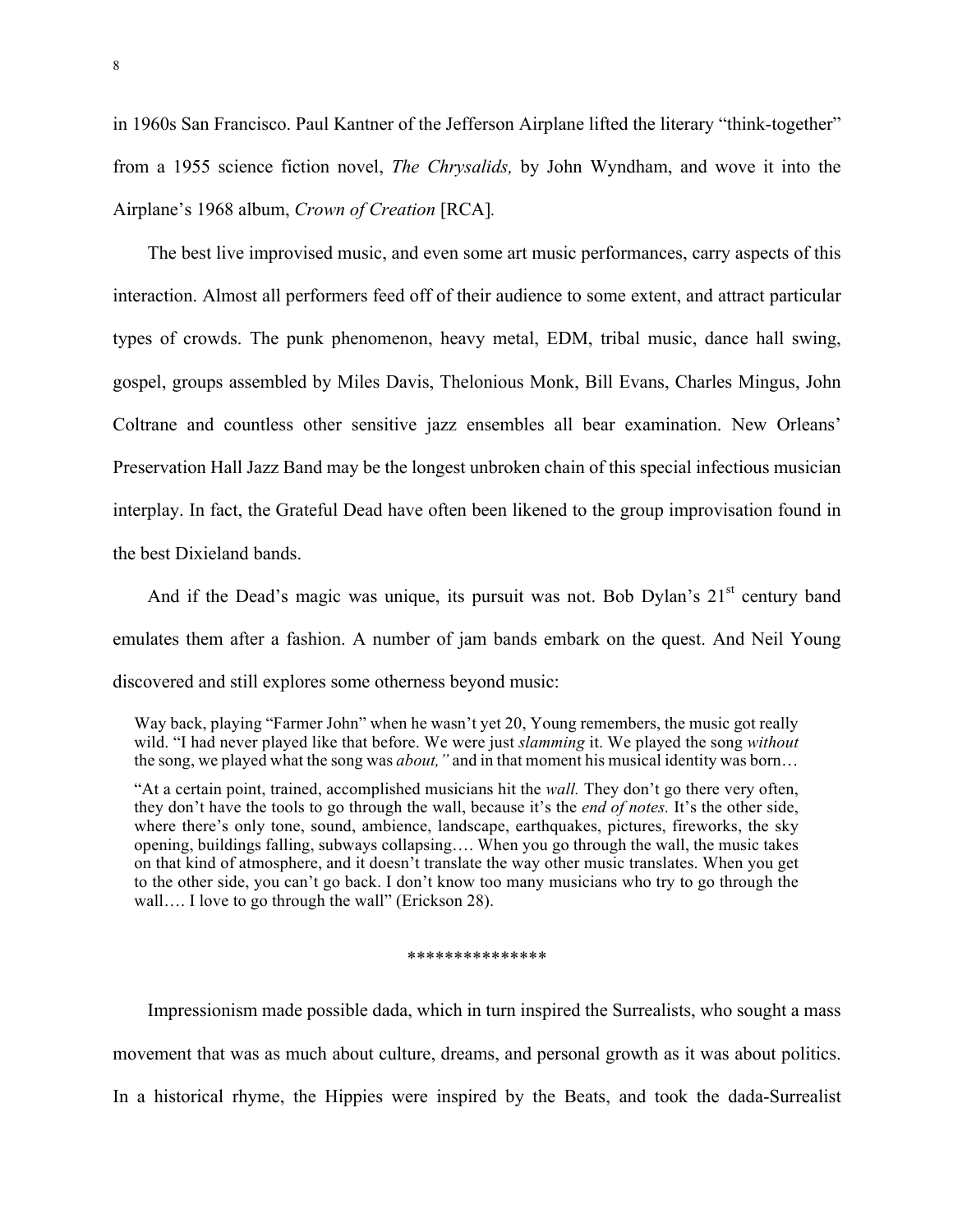intentions even further. Due in large part to West African influence—through rhythm & blues rock bands in the Sixties found, for a louder, longer moment, that grail that had eluded the Surrealists. "The D-S [dada-Surrealist] expedition overturned no governments and never reached the people," surmised Roger Shattuck (40, 44). He continues:

Occultism, objective chance, the revival of the chivalric and Arthurian traditions of erotic love, magic, and alchemy, the cult of the supernatural in woman—all these unstable items fed a faith that had unmistakable elements of transcendence. It comes out with intensity in much Surrealist poetry, in prose narratives full of quests and epiphanies, and in visionary paintings…. The work with which the Surrealists tried to conjure so often, *"le merveilleux*," belongs to a sustained attempt to find spiritual values in everyday life.

The dada-Surrealist vision was reborn and found new life amongst rock artists who successfully excited a mass appeal for blues/R&B-based music that delivered a message of play via the burgeoning mass media of records and concerts. Dylan and the Beatles revisited Arp, Valéry and Rimbaud. Jim Morrison and the Doors brought a sense of séance ritual to the rock concert, as Jimi Hendrix evoked surreal and fearlessly playful sex voodoo. Frank Zappa with his Mothers of Invention satirized and ridiculed the media culture while slyly building an awesome oeuvre of  $20<sup>th</sup>$  century composition.

All of the above exceeded the popular impact of their dada-Surrealist forebears. But as the Beats reintroduced play in art through poems like Ginsberg's *Howl* or Jack Kerouac's stream-ofconsciousness, or Neal Cassady's protean talents (managing to BE the link. He was a main character in Kerouac's, Kesey's, and the Grateful Dead's lives), the Dead grabbed the baton and pushed the cultural possibilities for all they were worth. Their audiences enthusiastically hopped on for the ride, and the idea of music as a collective experience, as *communitas,* was viscerally in evidence, and spawned an entire subculture. Fans would follow the band from city to city, and buy tickets for consecutive performances. It was all for the cultural event, the music, the *end of notes* and the sense of possibility that unfolded.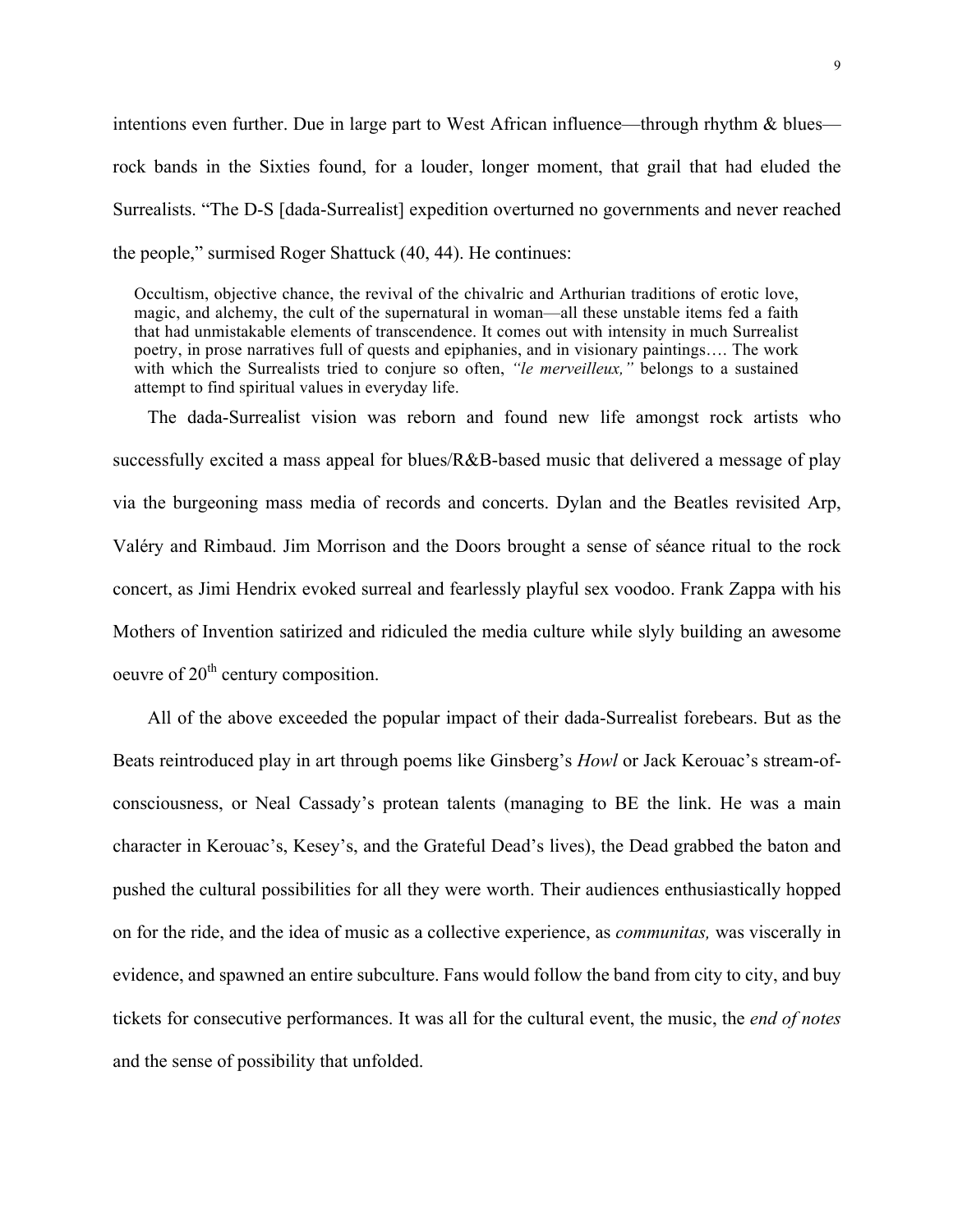This intensity was perhaps excited by the use of psychedelics amongst Deadheads. Certainly it traced to the Ken Kesey acid tests,<sup>5</sup> where the Dead's style was born. There, they laid out a lexicon of group improvisation, and subsequently they took the rock concert format and utilized it to expand their consciousness-altering brand of musical play. During their concerts, the audience could experience the aforementioned *groupmind,* not unlike the state of shared conversations described by David Bohm (1990), who brings the play principle to spoken dialogue. And the musicians were particularly talented and idiosyncratic. With Garcia's and the band's 1995 demise, <sup>6</sup> we find ourselves fortunate yet stymied by the awesome challenge of following and leading that energy to its next social context.

Here was a budding possibility for a social order deeply influenced by the spirit and actions of *Original Play.* In a very real sense, Grateful Dead concerts were prototypical models of a play society that, if they did not sustain a community (this could be debated), nonetheless made inarguable suggestions for a more liberated existence.

The Beatles made their bones in Hamburg. The Dead had the acid tests, a unique opportunity for cultural experimentation, to create a new musical tool for the synergy to come. To play. Jerry Garcia's description in the Jeremy Marre documentary Anthem to Beauty (1997) provides a definition of play as good as any:

We were also lucky enough to have experienced the acid test, which was one of the truly democratic art forms to appear in this century. The audience didn't come to see us; they came to experience something altogether different. So we could play or not, you know, so we had the luxury of being able to experiment freely in a situation which didn't require anything of us. It didn't require that we be good, it didn't require that we repeat a song, you know, it didn't require that we be intelligible on any level. You know, I mean, for a musician, that's like carte blanche. That was great fun. But that acid test experience gave us glimpses into the form that follows chaos. You know, that if you throw everything out, and lose all rules, and stop trying to make anything happen on any level, other stuff starts to happen, and that became a key to the way we dealt in an interior way with our music and our own interior politics and everything. It's part of why we've been able to stay together for so long. We learned important stuff there. I can't imagine any other context which would have allowed us to learn that.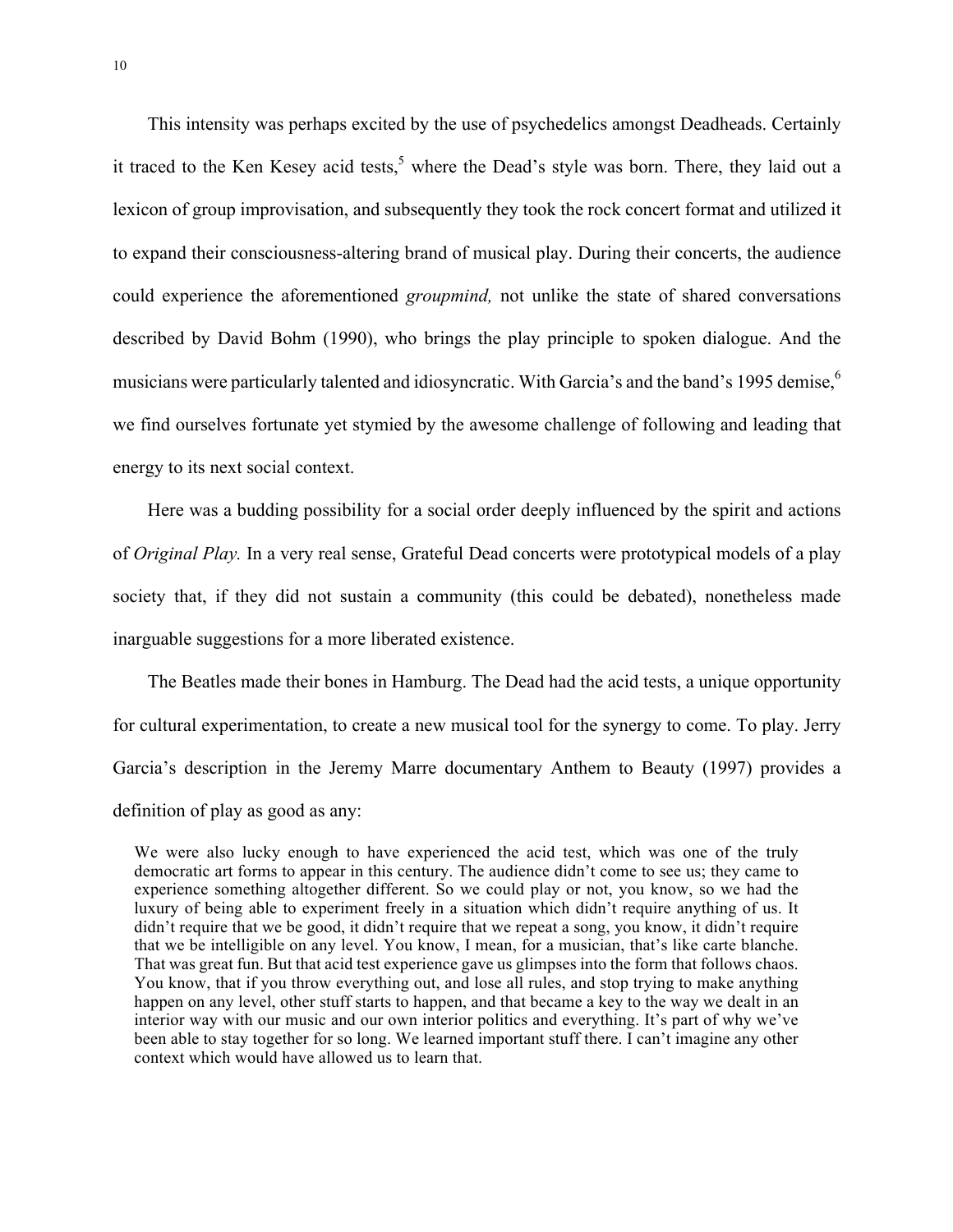Garcia is reminding us that, in almost every situation that calls for interaction, be it in business, politics, relationships, even the arts, we feel compelled to make *something* happen on *some* level. But given a medium, like music, and the privilege and opportunity to *stop trying to make anything happen on any level—*one leaves behind the pressures of achievement, and enters into a realm of play, and a horizon-bending expansion of possibilities. Once one is unafraid in this new environment and rudimentary ground rules are followed, the adventure commences.

With the Grateful Dead, it was around their approach to music. Like other bands, they had a commonly understood song/improvisation structure, but on the playground afforded them by the acid tests, their approach to playing—brought forth multiple opportunities to depart from the folk, blues, rock, jazz, or other traditional idiom and summon their muse. Then, given the social setting of a collective urge to discover new possibilities for social interaction and community, otherwise known as the Sixties sensibility—the Grateful Dead shows became places where new energies and potentials were discovered, or at least viscerally imagined...*groupmind*, if you will. Are there possibilities for such a phenomenon beyond the live music show?

It is not coincidental that the most experimental of rock and roll bands should have the deepest roots in traditional music. Bluegrass, jazz, blues, African, art and electronic music—each with identifiable classic forms—fueled the Dead's creative brew. No matter how exceptional the Dead experience might seem, it had its roots in traditional music, and that traditional music informed the *groupmind* states.

The Dead readily admit that they had a set of nonverbal rules agreed upon amongst themselves, a formula by which they arrived at their own musical form that existed in a unique and playful context. And from that form sprung the possibility and play so elegantly manifested in music. *Dark Star* and *The Other One* emerged as two improvisation frames that are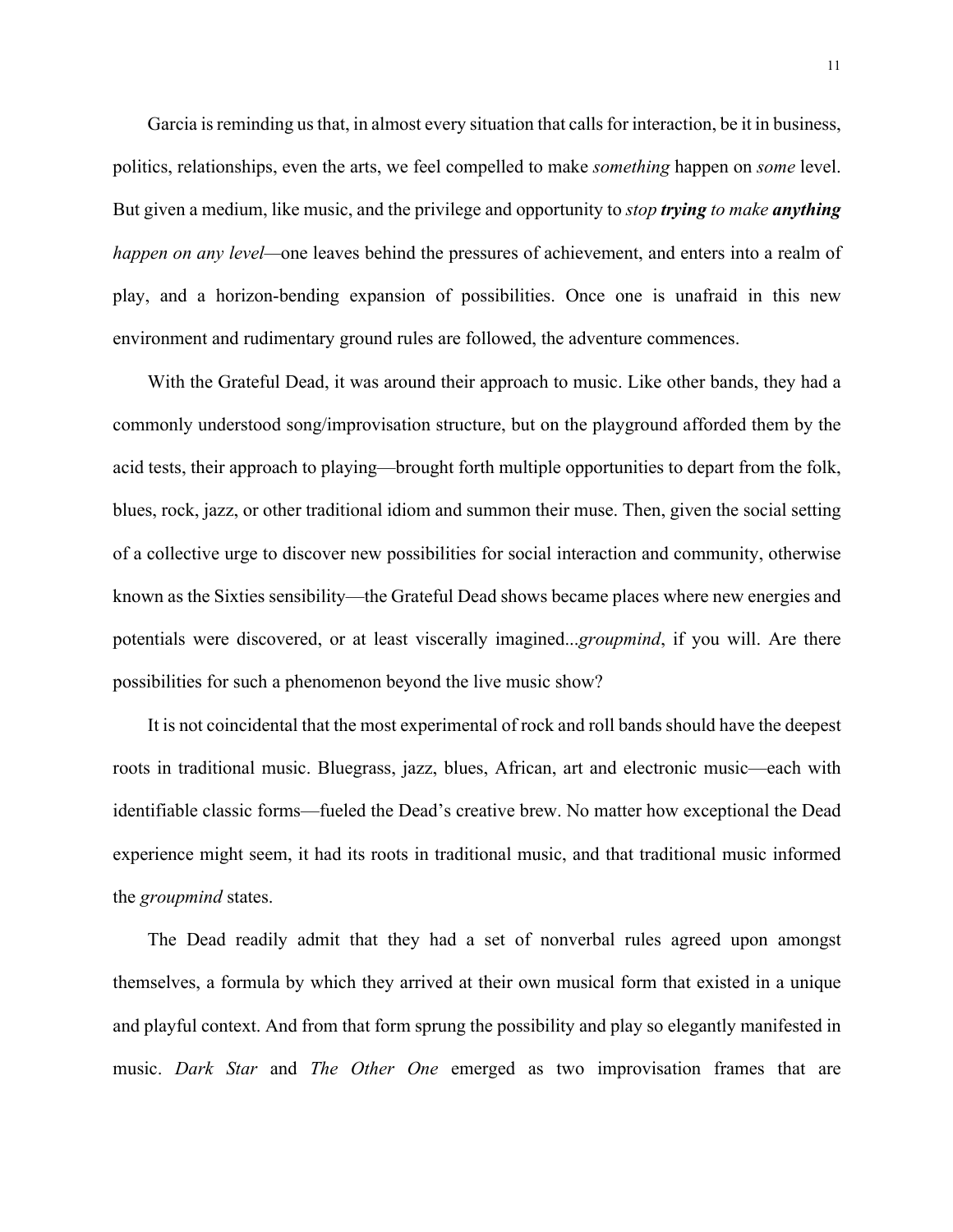idiosyncratically Grateful Dead and less connected to traditional music; they were also a resource for extended improvisations that they would integrate into conventional (like *Truckin'*) and less conventional (like *Playing in the Band)* songs as well. In 1972, before the heat of the Sixties had dissipated, Garcia sat down with Jann Wenner of Rolling Stone magazine and Yale professor Charles Reich to give his report. In this excerpt, "play" could easily be substituted for "music":

*Garcia: Music is a thing that has optimism built into it. Optimism is another way of saying "space." Music has infinite space. You can go as far into music as you can fill millions of lifetimes. Music is an infinite cylinder, it's open-ended, it's space. The form of music has infinite space as a part of it, and that, in itself, means that its momentum is essentially in that open place.* Reich: You said you would only play on optimistic days, or I said I would only write on optimistic days. *Garcia: That might be optimum, but my experience has been that a lot of times we've played sets that we didn't like or that I didn't like or I didn't like what I was doing, but it got on and it sounded good on tape and the audience got on. There's lots of degrees. I don't like to try to paint everything in those real, specific cartoony figures, because there's degrees all over the place. For example, if I'm super-, super-depressed, I sometimes play the highest music I play.* Reich: How do you do it? *Garcia: Because music can contain all of it. It can contain your bummers, it can contain your depressions, it can contain the black despair, man, it can contain the whole spectrum. The blues is a perfect example. The blues is that very effect operating in a very sublime way. You hardly ever hear anybody say they're depressed because they've heard a lot of music. That's a pretty good example, right there. Even the worst music—the poorest, baddest, most ill-thought-of music on earth—doesn't hurt anybody.* Reich: I read a book on rock & roll recently that said the real medium of rock & roll is records and that concerts are only repeats of records. I guess the Grateful Dead represents the opposite of that idea. *Garcia: Right. Our records are definitely not it or ever have been. The things we do depend so much upon the situation we're in and upon a sort of a magic thing. We aren't in such total control of our scene that we can say, "Tonight's the night, it's going to be magic tonight." We can only say we're going to try it tonight. And whether it's magic or not is something we can't predict and nobody else can predict: and even when it's over and done with, it's one of those things where nobody's really sure. It's subtle and it's elusive, but it's real.* Reich: And the magic comes not just from you but from the whole thing. *Garcia: The whole thing. The unfortunate thing about the concert situation for us is the stage; and the audience has either a dance floor where they all sit down or seats where they all stand up. It's too inflexible to allow something new to emerge. It's a box that we've been operating in, and we've been operating in*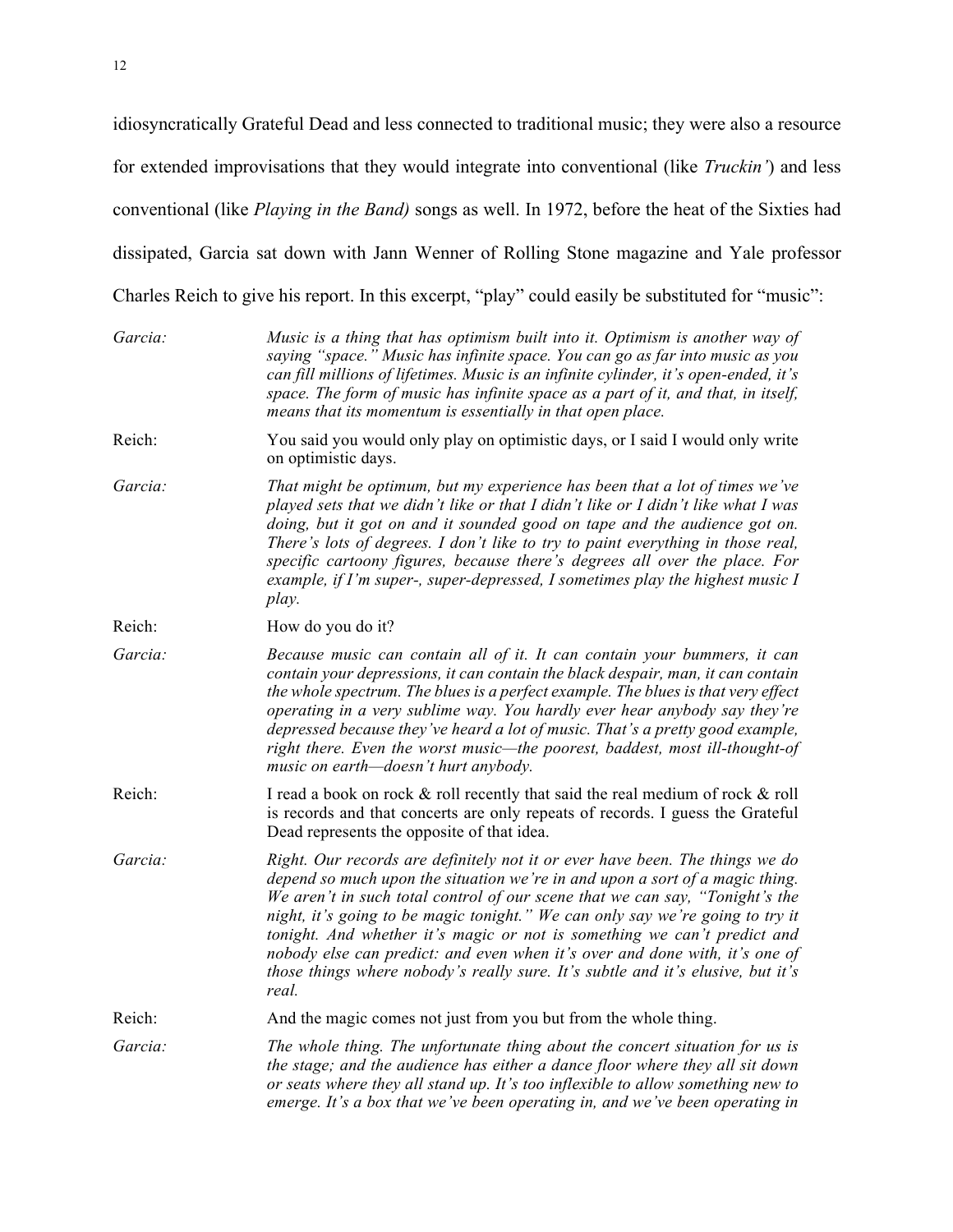*it as a survival mechanism, yet hoping to get off when we can. But basically it's not set up to let us get off, and it's not set up for the audience to get off either. The reason is that anarchy and chaos are things that scare everybody, or scare a lot of the people—except for the people that get into it.* Wenner: Why doesn't it scare you? *Garcia: Because I've had enough experience with it to where I like it. It's where new stuff happens. I have never understood exactly why people get scared, but they do get scared for reasons, like to protect oneself, to protect one's own personal visions of oneself. They're all paranoid reasons. That's the thing you stimulate if you fight it. It's like any high-energy experience: If you fight it, it hurts; if you go with it, it's like surfing, it's like catching a big wave* (Garcia, Reich, and Wenner 95).

Such creative platforms are uncommon. In *Deep Play,* Diane Ackerman's examples of ways in which adults regain a play state are non-interactive, whether occurring in the act of writing a poem, riding a bicycle, climbing a mountain or experiencing the Grand Canyon. Her eloquent descriptions are of the individual state one attains, not on the potential for interactive play or a *groupmind* sort of experience. But at the height of the Sixties, the idea of mutual and interactive play on a collective level was all the rage. Political scientists have a word for this: revolution.

By comparison, the Beatles brought many of the same qualities to the table, but traveled a very different road.

### **The Lonely Hearts Club Band**

The Beatles arced in a unique parallel to that of the Grateful Dead. Both bands were formed by particularly talented musicians with a fondness for traditional American and English music. In the US, the Dead grew out of a bluegrass and jug band; in Liverpool, the Beatles started out as a skiffle band, playing English and American folk tunes. Both bands drew heavily on rhythm and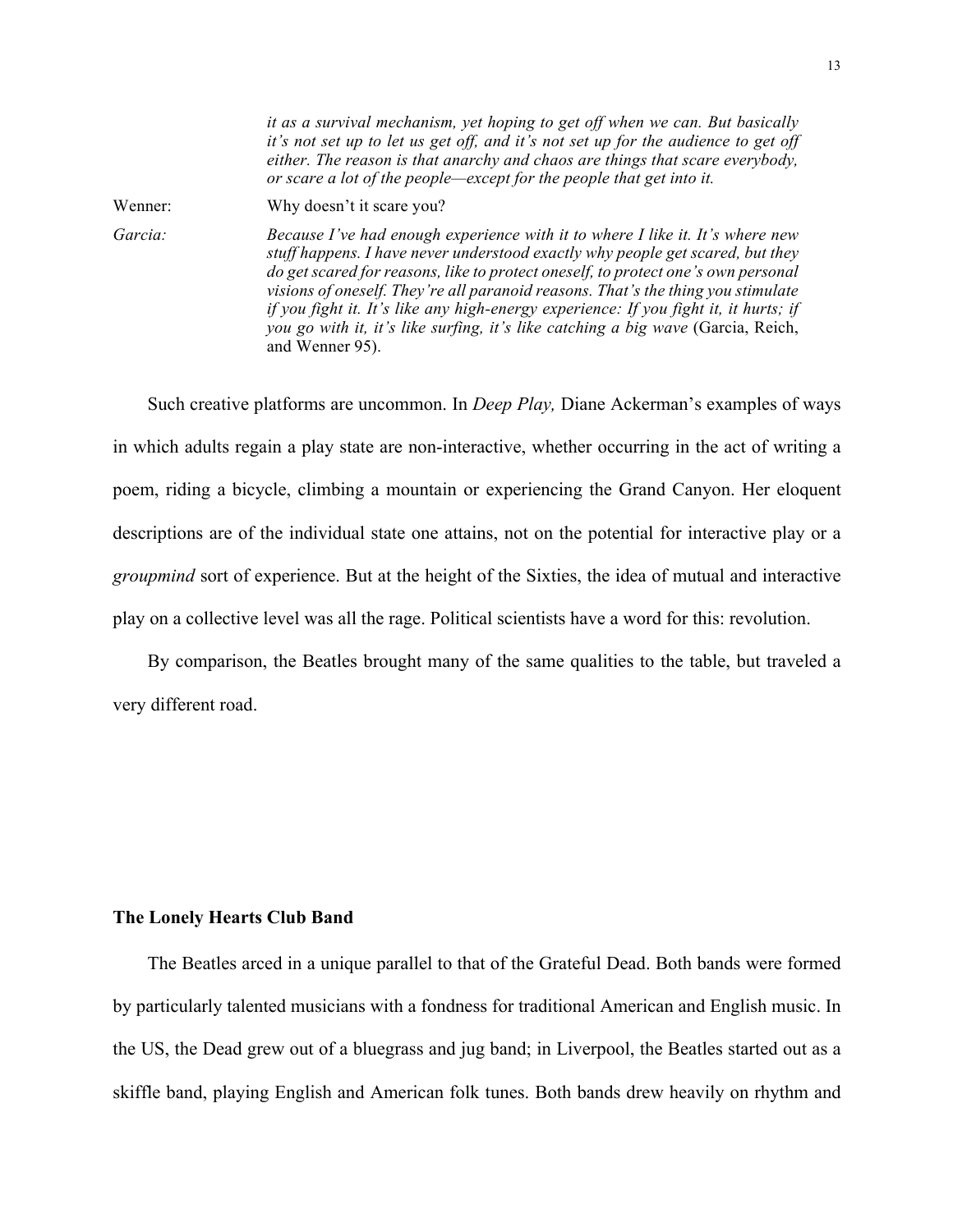blues and soul, like Muddy Waters and Motown, and great rock originators like Chuck Berry, Carl Perkins, and Buddy Holly. Both bands developed local followings of passionate and loyal fans. And both bands began to develop their improvisational, danceability, and ensemble skills by nightafter-night playing to those enthusiastic fans, cultivating a special rapport and connection with them. Here the similarities seem to end.

The Beatles, especially Lennon, were known and loved for their flip attitude with the press and their wry sense of humor, and they orchestrated their saga and their art on a mythos of being at play. But the endless hype and promotion, the intrusiveness of the press, the inability to form intimate relationships and the stress on existing relationships were all real, and enough to thwart less capable artists. But the Beatles, right up until their final act, even when they no longer played live, were able to sustain the image of four boys eternally at play in the world. Every album sparkles with playfulness. Their consistent message was that life's main purpose was to love and to have fun. Despite the percentage of this that was hype, it could not have sold so well if there were not a resonant truth behind it.

The Beatles had a mixed blessing, inverse to that of the Dead: their marketability was discovered quite early in their careers. The commercial potential, their ability to reach and excite huge numbers of white teens, was the sweetest candy the entertainment industry had ever tasted. And it exploited them for much more than a taste.

All this was set in motion a few years before the Dead formed. In fact, it was upon hearing the Beatles that Garcia and company decided to drop the jug band and form the Warlocks, a rock and roll band that became the Grateful Dead.

Like any other band trying to make a living, the Beatles sought a recording contract, not realizing how it would affect their craft. They had an unprecedented knack for producing hit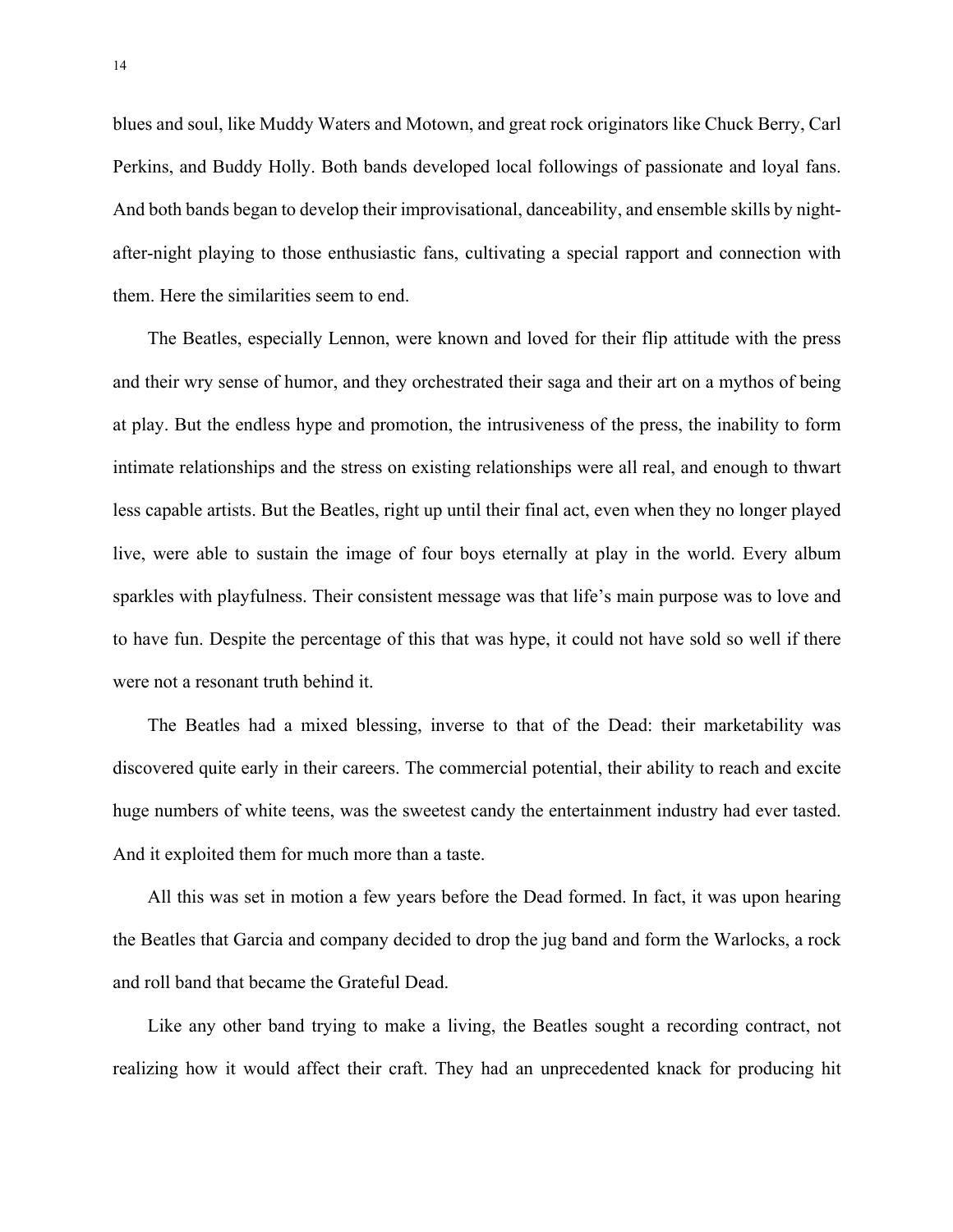singles, the current coin of the realm and the main stimulant of the ensuing madness and media hype. Beatlemania need not be further reviewed here, except to note its unprecedented scale. Through the media capacity of long-playing records, singles, television, movies, magazines, AM radio, and endless souvenirs, the world responded vigorously.

The band had a highly playful attitude that was evident in their press conferences, movies in particular *A Hard Day's Night—*and stage presence. They created playful caricatures of themselves, in particular Paul's mugging, Ringo's sad sack, and John's droll humor. They experimented playfully with their image, for example, cartooning in *Yellow Submarine,* and outraging with the US "butcher" cover for *Yesterday and Today* [The Beatles (Yesterday and Today), Capitol, US, June 1966]. But despite their hardy constitutions and determination to continuously grow and be creative, as a band they were overwhelmed by their media-hyped popularity and the screaming audiences, and they were forced to stop performing live—any intimacy or chance at growth through live performance had long since passed by  $1966$ .<sup>7</sup> John Lennon confirms:

| Jann Wenner: | Always the Beatles were talked about and the Beatles talked about themselves<br>as being four parts of the same person.                                                                                                                                                                                                                                                                                                                                                                                                                                                                                                                                                                                            |
|--------------|--------------------------------------------------------------------------------------------------------------------------------------------------------------------------------------------------------------------------------------------------------------------------------------------------------------------------------------------------------------------------------------------------------------------------------------------------------------------------------------------------------------------------------------------------------------------------------------------------------------------------------------------------------------------------------------------------------------------|
| John Lennon: | Well, to make $up \dots yes$ .                                                                                                                                                                                                                                                                                                                                                                                                                                                                                                                                                                                                                                                                                     |
| Wenner:      | What's happened to those four parts?                                                                                                                                                                                                                                                                                                                                                                                                                                                                                                                                                                                                                                                                               |
| Lennon:      | They remembered that they were four individuals. You see we believed the<br>Beatles myth, too. I don't know whether the others still believe it. We were<br>four guysI met Paul and said 'You want to join me band?' you know. Then<br>George joined and then Ringo joined. We were just a band who made it very,<br>very big, that's all. Our best work was never recorded.                                                                                                                                                                                                                                                                                                                                       |
| Wenner:      | Why?                                                                                                                                                                                                                                                                                                                                                                                                                                                                                                                                                                                                                                                                                                               |
| Lennon:      | Because we were performers—in spite of what Mick says about us—in<br>Liverpool, Hamburg and other dance halls and what we generated was<br>fantastic, where we played straight rock, and there was nobody to touch us in<br>Britain. As soon as we made it, we made it, but the edges were knocked off.<br>Brian put us in suits and all that and we made it very, very big. But we sold<br>out, you know. The music was dead before we even went on the theatre tour<br>of Britain. We were feeling shit already because we had to reduce an hour or<br>two hours playing, which we were glad about in one way, to twenty minutes<br>and go on and repeat the same twenty minutes every night. The Beatles' music |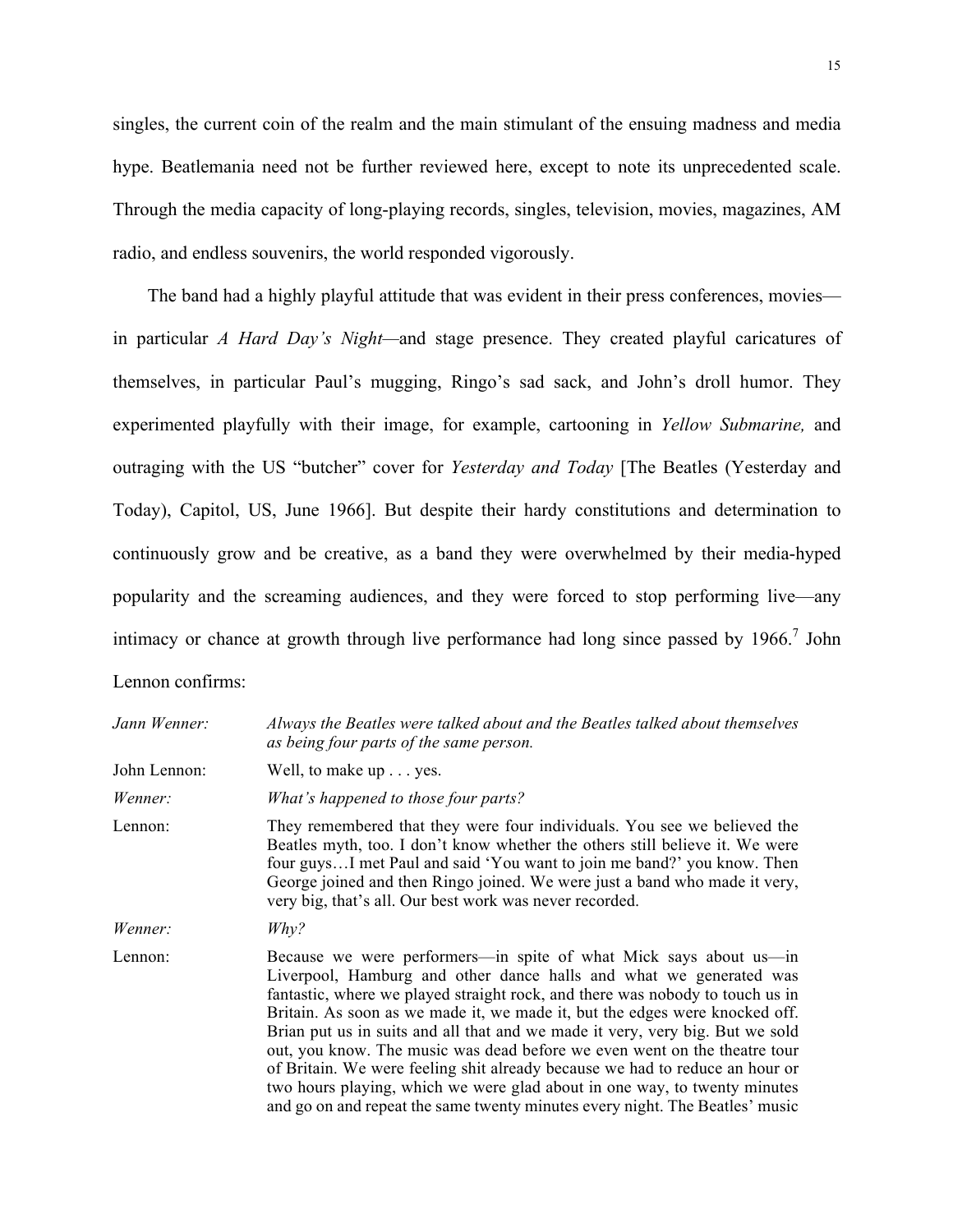died then as musicians. That's why we never improved as musicians. We killed ourselves then to make it. And that was the end of it. George and I are more inclined to say that. We always missed the club dates because that's when we were playing music. And then later on we became technically efficient recording artists, which was another thing. We were competent people, you know, and whatever media you put us in we can produce something worthwhile (Lennon and Wenner 45-46).

Thus the potent creativity of the Beatles was overmatched by the mass energy (some would say hysteria) it released and were thus unable to develop as a live music phenomenon. That the teen frenzy the Beatles touched off was so extreme is possible testimony to the intensity of the 1950s repression of celebratory, carnival energy (Stallybrass and White; Hyde) that preceded it.

The Beatles retreated from live performing in 1966.<sup>8</sup> And that same year the Grateful Dead fully assembled their sound. Their creative juices were just beginning to flow. The pop stardom that accompanied Top Forty hit singles eluded the Dead, and in the shadows of cult-level popularity, they were able to nurture a special relationship with their audience and continually refine their "playing together" ability. The Grateful Dead could play live and also inspire live Play in their audience.

The Dead got what Lennon was after, and it could have been the Beatles' path as well: they had the chops, the connection to traditional music roots, and the fan base. But the onslaught of mass popularity cut short their maturation as a live band.<sup>9</sup> And though the incessant and maddening leviathan of Beatlemania deprived them of the live performance's ebb, flow and dynamics, their creativity and playfulness were irrepressible. As Lennon said, "…whatever media you put us in we can produce something worthwhile" (Lennon and Wenner 46). The studio, not the concert hall, became their playground.

And just as Dylan's playfulness was more in his lyrics than his live shows, the Beatles imbued their alternate outlets—songs, records, film, drawing, painting, and other experiences (the Maharishi, the bed-in, Apple Corps, etc.)—with play. They never lost a beat.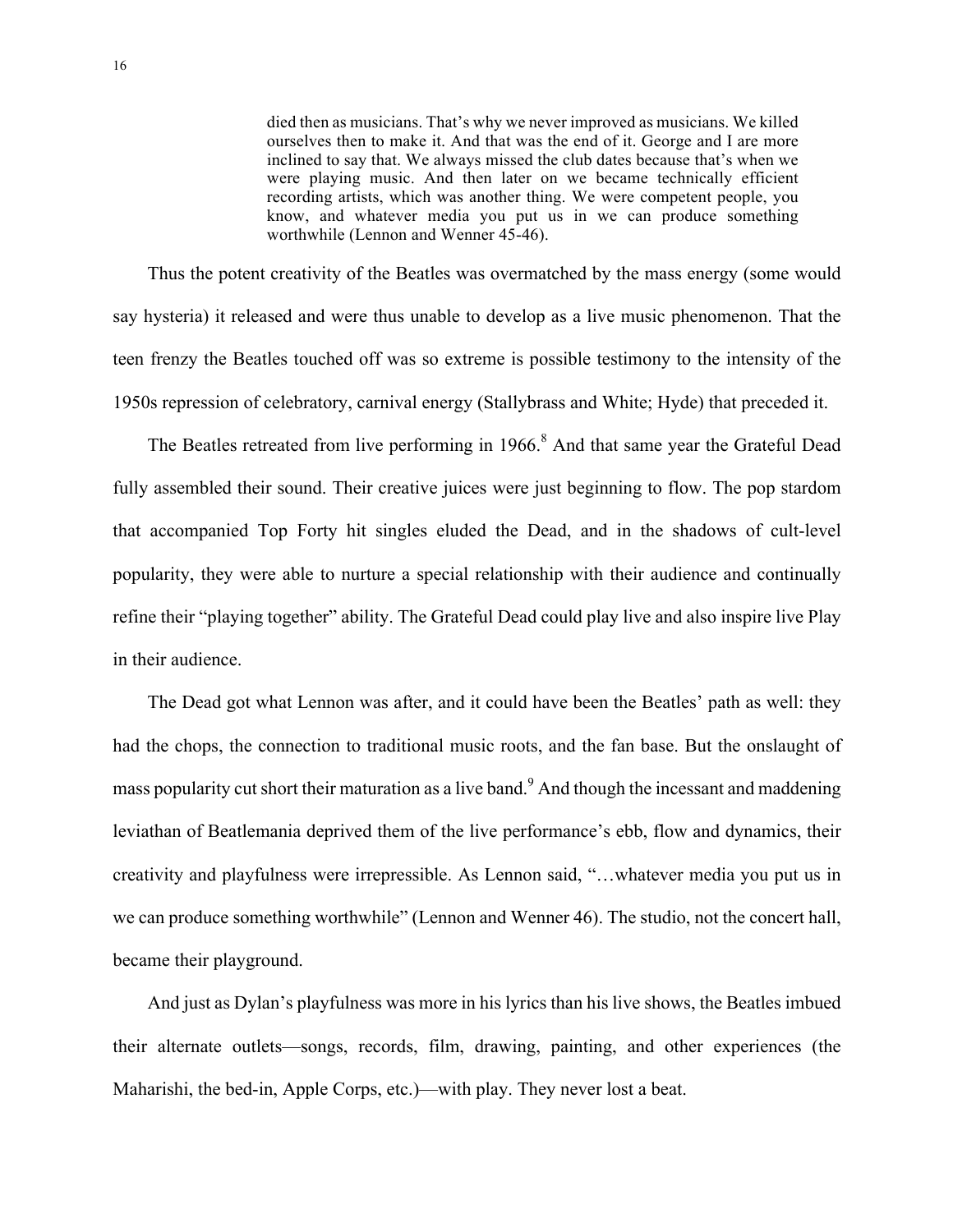One of the most stunning Beatles triumphs of playfulness was the *Magical Mystery Tour* album and movie*.* An echo of Ken Kesey's *Furthur* adventure, this one-hour film is about a mystery tour bus. Mystery tours were a common form of inexpensive tourism in England. You would bundle up the kids and get on the bus, which would tour you to destinations unknown, somewhere in the nostalgically venerated English countryside (Baxter-Moore 156-158). The film, which takes place in a world shared with David Lynch, Monty Python, Salvador Dali and Federico Fellini, includes the surreal masterpiece *I Am the Walrus*, with Dylan- and Lewis Carroll-level lyrical phantasms and the most sophisticated composition and orchestration of any Beatles song. John's most obscure yet evocative lyrics. Signature rock swagger in a gorgeous pop setting, with wailing backgrounds, rock 'cellos, psychedelic interludes going out of rhythm and leading perfectly into the bridge, music *concréte* set in the background. The best of the art rockers, from Roxy Music to Radiohead still wish they could write and perform songs this good. *Revolution #9* went too far for most listeners*.* This is the *Revolution #9* that worked beyond John's wildest dreams. In fact, this was his wildest dream. And *A Day In The Life,* masterpiece that it is, didn't transport the pop listener, through lyrics and music, as far into the Ether of Music that *Walrus* does. The lyrics alone are a slice of psychedelic pie:

I am he as you are he as you are me And we are all together See how they run like pigs from a gun See how they fly I'm crying Sitting on a cornflake Waiting for the van to come Corporation T-shirt, stupid bloody Tuesday Man you've been a naughty boy You let your face grow long… Yellow matter custard Dripping from a dead dog's eye Crabalocker fishwife Pornographic priestess Boy, you've been a naughty girl You let your knickers down…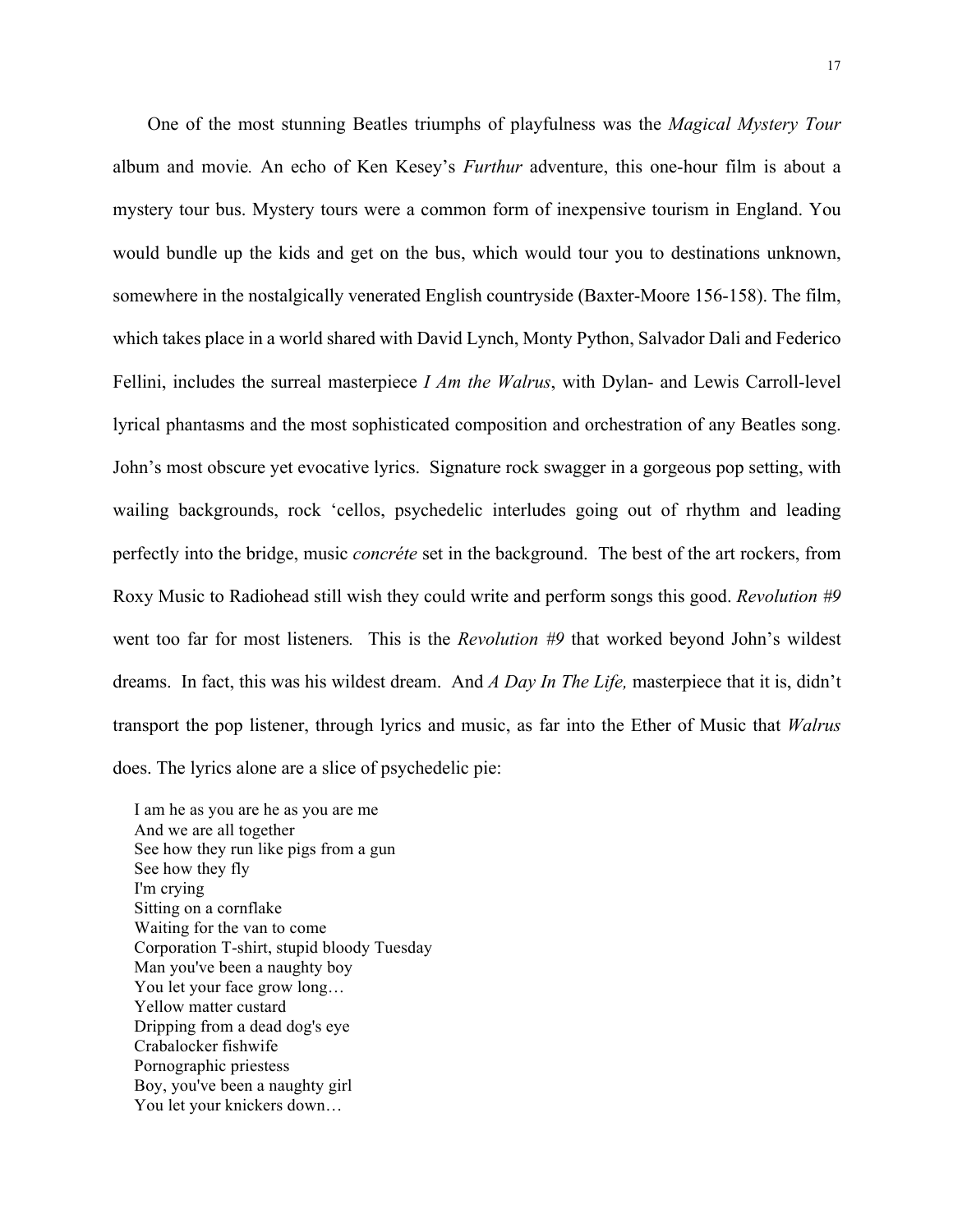As *coup d'édada,* the penultimate song in the *Magical Mystery Tour* film is *Death Cab for Cutie,* performed by the Bonzo Dog Doo Dah Band, England's answer to Frank Zappa and the Mothers of Invention. The Bonzos perform as the house band in a strip club, and a lovely stripper accompanies the tune. Satyrs of satire!

This underappreciated piece of Beatles art had to be censored (the stripper completes her dance); was a commercial flop; yet it yielded an album with more Number One songs than any other. From the spaghetti shoveled by waiter John Lennon onto the plate of Ringo's distraught and sobbing aunt, to the Victor Spinetti military vocalizations of unmistakable tone and impossible meaning, *Magical Mystery Tour* stands with The White Album as the most avant-garde and uninhibited piece of Beatles art—they dared to be playful in darker tones. And while the Beatles were deprived of that ability to develop the live show and reestablish rapport with a live audience, these two albums pushed the limits of playfulness in the studio (We can try anything!) in ways that the Grateful Dead admittedly never could master (with the possible exception of *Anthem of the Sun* [Grateful Dead (Anthem of the Sun), Warner Brothers, US July 1968].

Anyone who sustains their child-like ability to play into adulthood is going to encounter and personify some Trickster characteristics. And the Beatles were no exception. Ringo was always a playful character, Paul's playfulness translated into an innocence of song and George's into his strong relationship with the Monty Python crew.

But as sure as dada liberated the Trickster in Western society, and that the Trickster archetype is an antiwar figure, it is just as certain that John Lennon was a Trickster figure.<sup>10</sup> Besides his poetry and painting, and his role in the antiwar satire *How I Won the War,* all playful, he connected his soul to dada when he married its most talented prodigy and standard-bearer, Yoko Ono.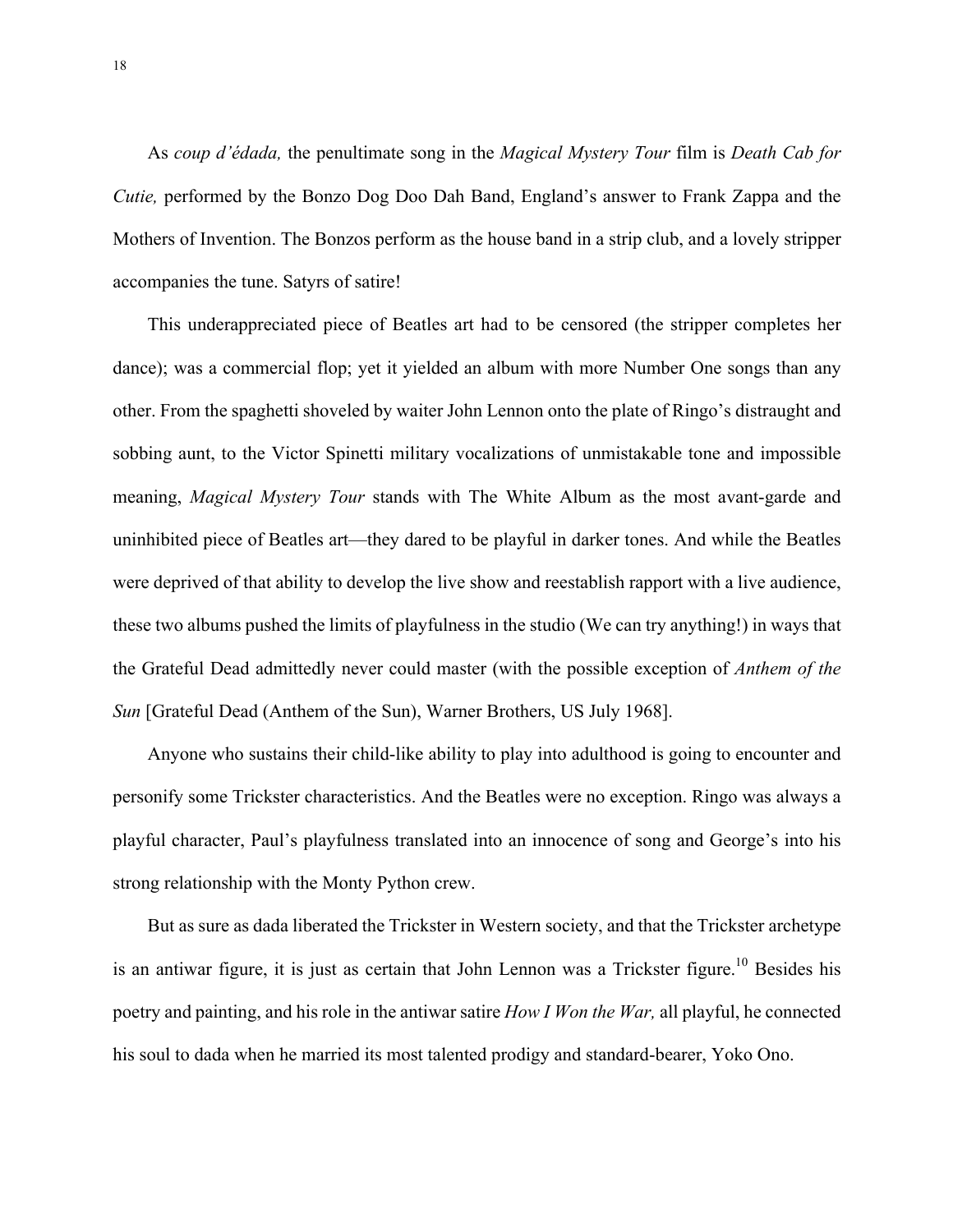This is what it looks like when playfulness sustains into adulthood and the Trickster archetype holds forth: Lennon and Ono's 1969 bed-in for Peace.

They knew that anything they did in public would be mobbed by media, so they decided to make that relationship an opportunity for play, an opportunity for peace. On their honeymoon, they celebrated their sexual love and voiced their opposition to the Vietnam War by stripping down to their pajamas, getting into bed and inviting the press into their Amsterdam hotel room…for two weeks. Totally hippie, totally dada, totally play, and nothing less than the beatific union of Yoko Ono's and John Lennon's art.

The potential of play unleashed was and is threatening to the order of things. Paul was content to frolic within the confines of commercial success, but an artist like Lennon could never be stopped from testing the limits of playfulness that the media empire had temporarily licensed. In a society that has not completed an integration of the playful, play in the hands of artists will lead to transgression. Having cited the examples of *Magical Mystery Tour,* the "butcher" album cover, Lennon's political activism and the like, I should like to suggest that the inevitable artistic trajectory of the Beatles was the reason the band had to break up and the "idea" of the Beatles had to die…because the world would not have accepted them developing into a truly transgressive entity.

Those farther from the spotlight made that connection and acted on it with the rock and roll outrages of the MC5, The Who, The Velvet Underground, Frank Zappa's Mothers of Invention, The Doors, The Kinks, The Rolling Stones, and Jimi Hendrix. Each in their own way were all upsetting to the established order, and thus attracted persecution.

The Grateful Dead had their run-ins with the law, but their ethos and the messages and vibes of their shows would appear to have either finessed or transcended that transgressive challenge to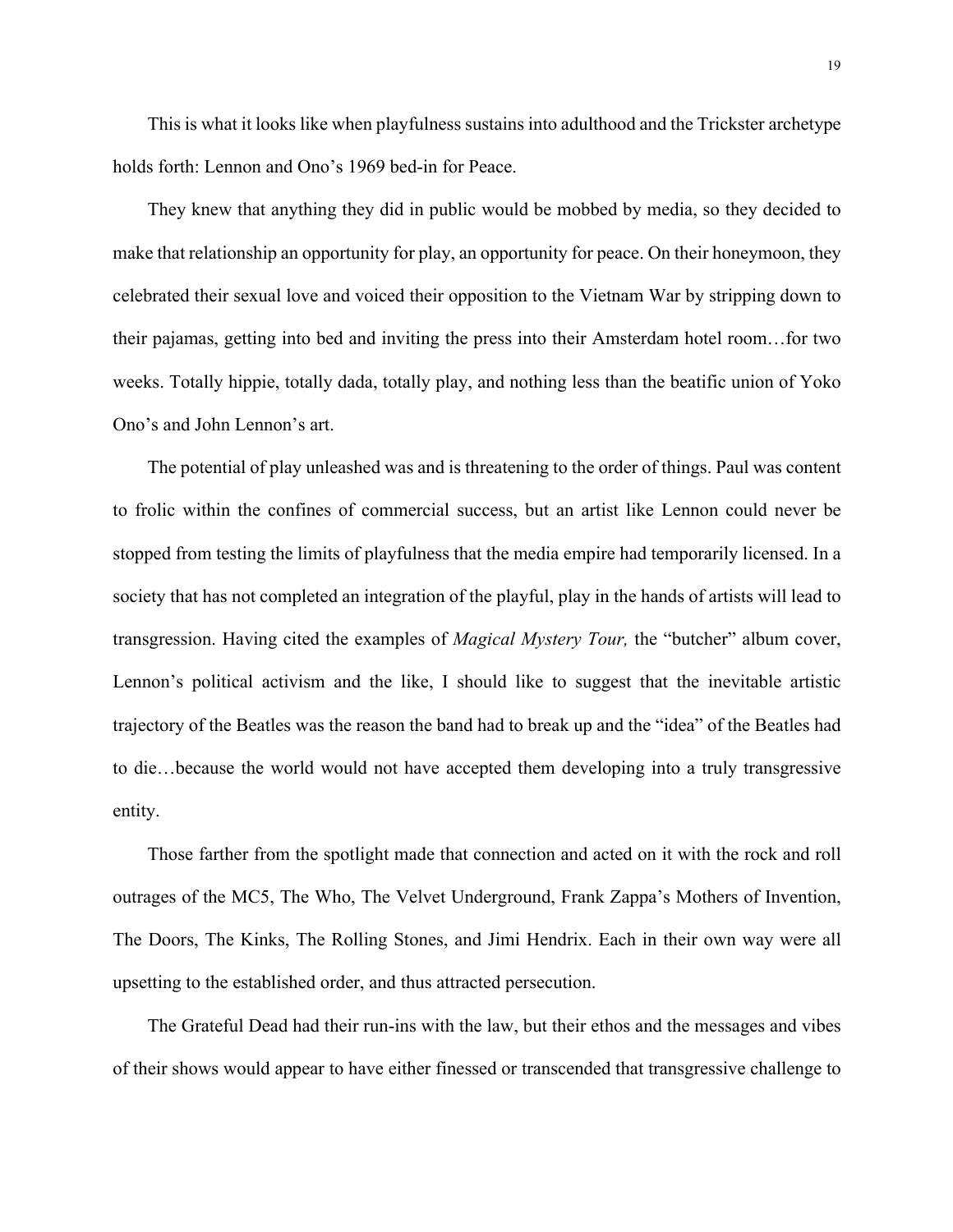the ruling order. I believe that it is because they had discovered a more sublime alternative reality…that *groupmind* phenomenon…that they were able to slide past the high/low conflict inherent in the carnivalesque and manifest a level of transcendent *communitas* (See Stallybrass and White).

Further investigation and understanding of these phenomena can create a perspective for understanding the various evolutions of the live concert experience since. From punk to EDM, rap to R&B, and the multitude of festivals and settings where live music is performed and connected to by a public at once more connected and more atomized by technology and media.

Still, the original events that inspired audiences to greater levels of consciousness, lovemaking, and other assorted boundary-smashing Play managed to lift a few of the gauze veils that cloud the light of a new possibility. What's at stake is a life that gets its bearings from an alternate set of values and reality: namely, one where play in its many forms is given greater license. Thus, despite the media-monster's absorption of rock and roll excess, the original acts still reverberate, a baton has been passed somewhere, the idea is still in the air.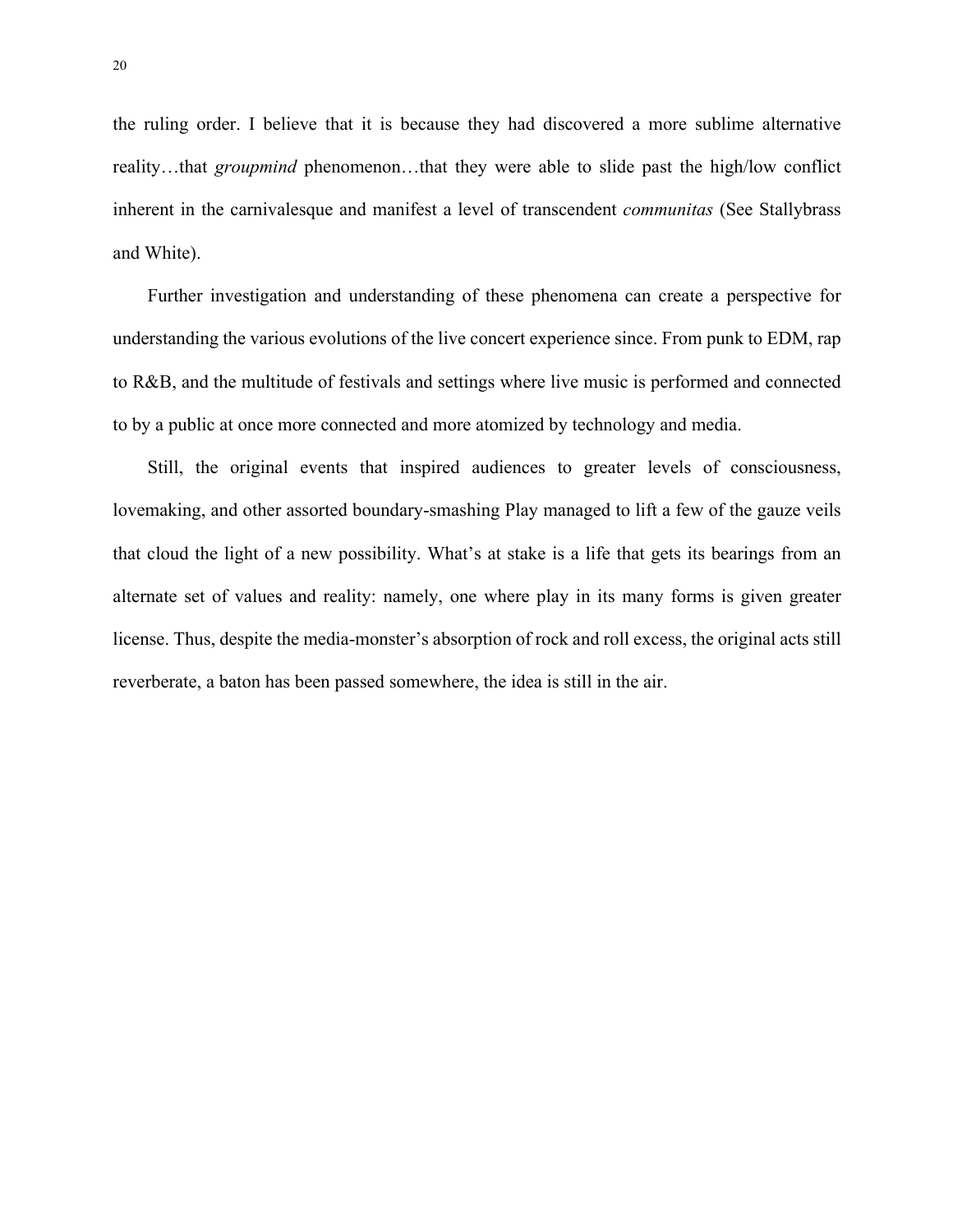## **Notes**

 

- [1] The BBC broadcast of this hoax archived at https://youtu.be/MEqp0x6ajGE (retrieved 16 July 2016).
- [2] And by performance, I mean it in the most conventional sense of buying a ticket for a show and attending, listening, dancing; and that when such performances summon collective celebration, a deeper form of performance also occurs: "the social activity of creating who you are by performing who you are becoming" (Holzman).
- [3] Though that was part of what defined garage and punk rock…there can DEFINITELY be other types of a communal vibe at a punk rock show, or in any other genre.
- [4] "The 1998 edition of the Guinness Book of World Records recognized them with a listing under the heading, "most rock concerts performed" (2,318 concerts). They played to an estimated total of 25 million people, more than any other band, with audiences of up to 80,000 attending a single show." https://en.wikipedia.org/wiki/Grateful\_Dead#Live\_performances (retrieved July 16, 2016).
- [5] Well-chronicled in the Alison Ellwood & Alex Gibney-directed film *Magic Trip: Ken Kesey"s Search for a Kool Place* (2011) and Tom Wolfe's *Electric Kool-Aid Acid Test* (1968).
- [6] There have been numerous regroupings and re-formations since, with the *Grateful Dead* moniker being definitively retired after five 2015 reunion shows.
- [7] The Beatles' popularity created the need for the folks who do the sound for live bands and all the sophisticated amplifiers, speakers, boards and technology that were yet to come. The Beatles had no such luxury of modern rock amplification, and they could not be heard over the screamers in the audience. This as well put an end to their live performing days.
- [8] And so did Bob Dylan. Dylan himself shared the recognition of the potential and value of live performance, and he was fortunate enough to be able to return to it in 1974. And since 1987, he has performed almost continuously, in the Never Ending Tour.
- [9] Fame + media hype + the vulnerabilities of being out there live combined to create danger, and the spirit of live performance was sacrificed and lost due to the technical, logistical, and safety shortcomings of live performance on the scale that Dylan and The Beatles required at the time. It played out differently, but in the abstract, there were these similarities.
- [10] Full explanations of the Trickster myth/archetype are found in Paul Radin's seminal work *The Trickster: A Study in American Indian Mythology* (New York: Schocken, 1956), Lewis Hyde's *Trickster Makes This World* (New York: Farrar, Straus and Giroux, 1998), and the author's inprocess book *Disruptive Play: The Trickster in Politics and Culture.*